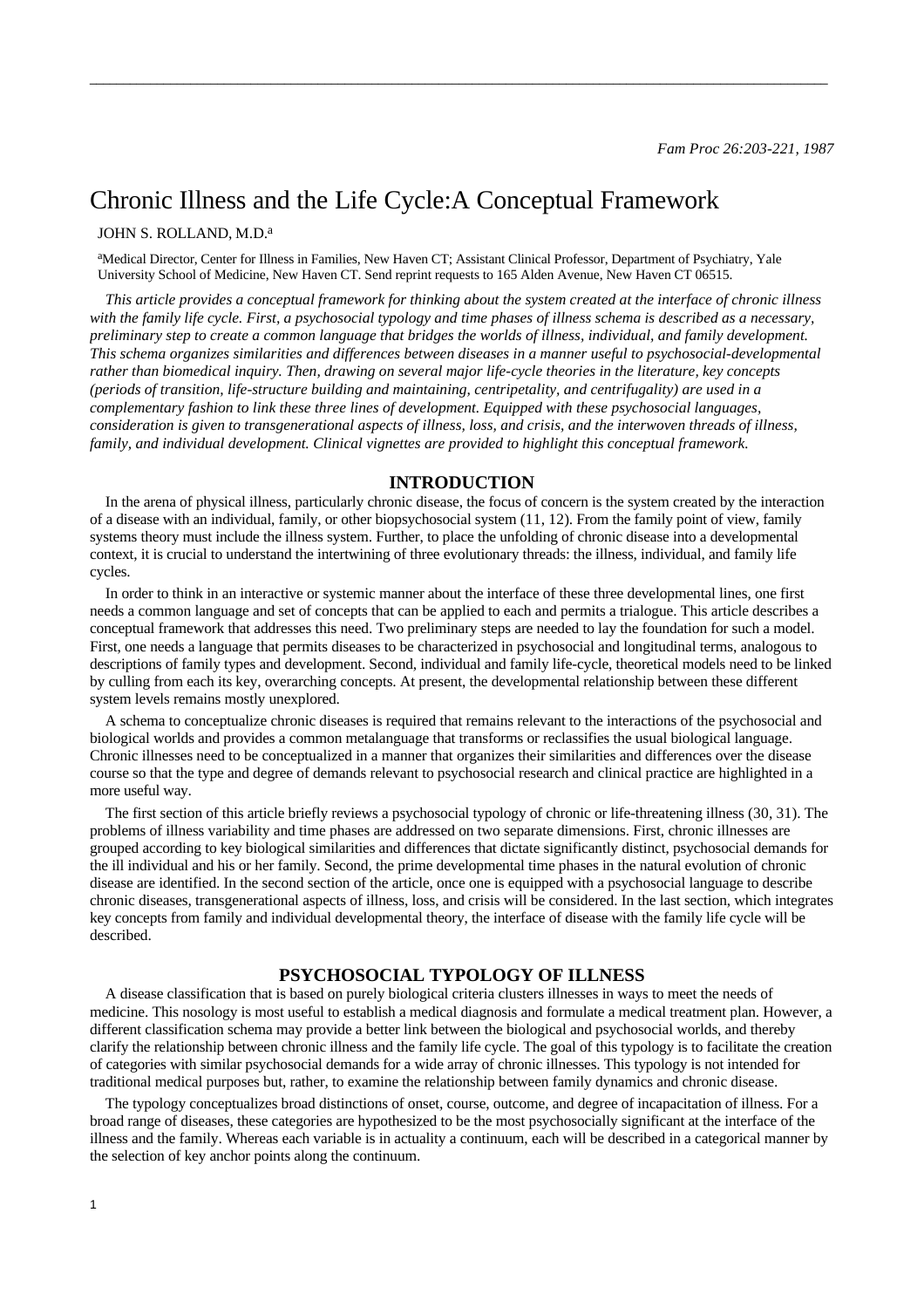#### **Onset**

Illnesses can be divided into those that have either an acute onset, such as strokes, or gradual onset, such as Parkinson's disease. Although the total amount of family adaptation might be the same for both types of illness, for acute-onset illnesses these affective and instrumental changes are compressed into a short time. This will require of the family more rapid mobilization of crisis-management skills. Families that are able to tolerate highly charged affective states, exchange clearly defined roles flexibly, problem solve efficiently, and use outside resources, will have an advantage in managing acute-onset illnesses. The rate of family change required to cope with gradual-onset diseases allows for a more protracted period of adjustment.

 $\_$  ,  $\_$  ,  $\_$  ,  $\_$  ,  $\_$  ,  $\_$  ,  $\_$  ,  $\_$  ,  $\_$  ,  $\_$  ,  $\_$  ,  $\_$  ,  $\_$  ,  $\_$  ,  $\_$  ,  $\_$  ,  $\_$  ,  $\_$  ,  $\_$  ,  $\_$  ,  $\_$  ,  $\_$  ,  $\_$  ,  $\_$  ,  $\_$  ,  $\_$  ,  $\_$  ,  $\_$  ,  $\_$  ,  $\_$  ,  $\_$  ,  $\_$  ,  $\_$  ,  $\_$  ,  $\_$  ,  $\_$  ,  $\_$  ,

#### **Course**

The course of chronic diseases can take essentially three general forms: progressive, constant, or relapsing/episodic. A *progressive* disease (for example, Alzheimer's disease or emphysema) is one that is continually or generally symptomatic and progresses in severity. The individual and family are faced with the effects of a perpetually symptomatic family member whose disability increases in a stepwise or progressive fashion. Periods of relief from the demands of the illness tend to be minimal. Continual adaptation and role change are implicit. Increasing strain on family caretakers is caused by both the risks of exhaustion and the continual addition of new caretaking tasks over time.

A *constant-course* illness is one where, typically, an initial event occurs, after which the biological course stabilizes. A single-episode myocardial infarction or spinal cord injury are two examples. Typically, after an initial period of recovery, the chronic phase is characterized by some clearcut deficit or residual, functional limitation. Recurrences can occur, but the individual or family is faced with a semipermanent change that is stable and predictable over a considerable time span. The potential for family exhaustion exists without the strain of new role demands over time.

The third kind of course is characterized as *relapsing* or *episodic.* Illnesses like ulcerative colitis and asthma are typical. The distinguishing feature of this disease course is the alternation of stable periods of varying length, characterized by a low level or absence of symptoms, and with periods of flare-up or exacerbation. Strain on the family system is caused by both the frequency of transitions between crisis and noncrisis and the ongoing uncertainty of *when* a recurrence will occur. This requires a family flexibility that permits movement back and forth between two forms of family organization. Also, the wide psychological discrepancy between periods of normalcy versus illness is a particularly taxing feature unique to relapsing diseases.

## **Outcome**

The extent to which a chronic illness will be a likely cause of death and the degree to which it can shorten one's life span is a critical, distinguishing feature with profound psychosocial impact. The most crucial factor is the *initial expectation* of whether a disease will be a likely cause of death. On one end of the continuum are illnesses that do not typically affect the life span, such as lumbosacral disc disease or arthritis. At the other extreme are illnesses that are clearly progressive and usually fatal, such as metastatic cancer or AIDS. There is also an intermediate, more unpredictable category. This includes both illnesses that shorten the life span, such as cardiovascular disease, and those with the possibility of sudden death, such as hemophilia. Perhaps the major difference between these kinds of outcome is the degree to which the family experiences anticipatory grief and its pervasive effects on family life (8, 9, 32, 33, 35).

When loss is less imminent or certain an outcome, illnesses that may shorten life or cause sudden death provide a fertile ground for idiosyncratic family interpretations. The "It could happen" nature of these illnesses creates a nidus for both overprotection by the family and powerful secondary gains for the ill member. This is particularly relevant to childhood illnesses such as hemophilia, juvenile-onset diabetes, and asthma (1, 15, 23, 24).

#### *Incapacitation*

Incapacitation can result from impairment of cognition (Alzheimer's disease), sensation (blindness), movement (stroke with paralysis, multiple sclerosis), energy production (cardiovascular disease), disfigurement (severe burns, leprosy), or medical causes of social stigma (AIDS).

The extent, kind, and timing of incapacitation imply sharp differences in the degree of stress facing a family. For instance, the combined cognitive and motor deficits of a person with a stroke necessitate greater family role reallocation than a spinal-cord-injured person who retains his or her cognitive faculties. Some chronic diseases, like hypertension, cause either none, mild, or only intermittent incapacitation. For some illnesses, like stroke, incapacitation is often worst at the time of onset and would magnify family coping issues related to onset, expected course, and outcome. For progressive diseases, like Alzheimer's disease, disability looms as an increasing problem in later phases of the illness, allowing a family more time to prepare for anticipated changes, and it provides an opportunity for the ill member to participate in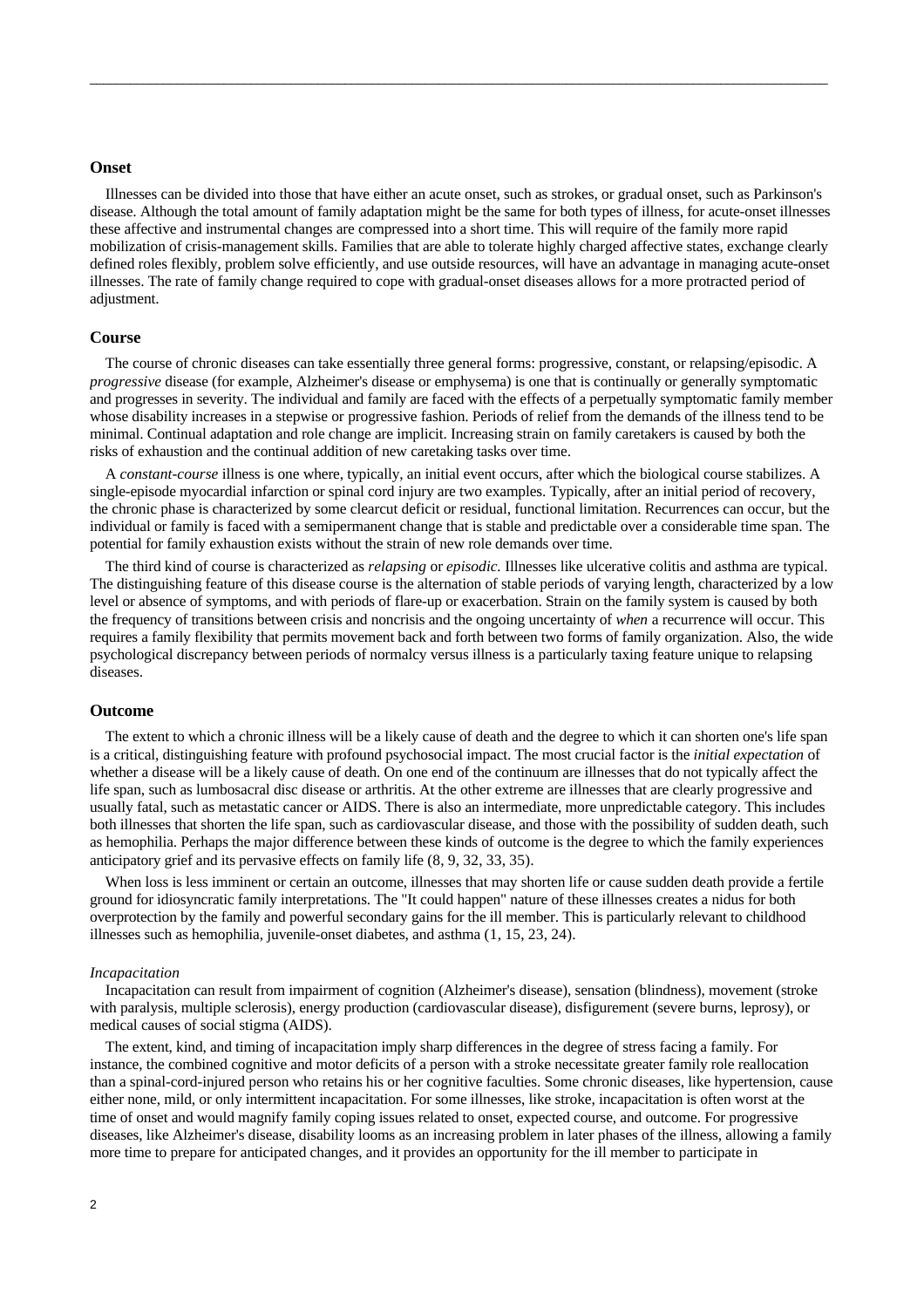disease-related family planning.

By combining the kinds of onset, course, outcome, and incapacitation into a grid format, we generate a typology with 32 potential psychosocial types of illness. Certain types of disease are so rare that for practical purposes they can be eliminated. This grid is shown in Figure 1. **1** The degree of uncertainty about the specific way or rate at which a disease unfolds can be seen as a metacharacteristic that overlays and colors the other attributes: onset, course, outcome, and incapacitation.

 $\_$  ,  $\_$  ,  $\_$  ,  $\_$  ,  $\_$  ,  $\_$  ,  $\_$  ,  $\_$  ,  $\_$  ,  $\_$  ,  $\_$  ,  $\_$  ,  $\_$  ,  $\_$  ,  $\_$  ,  $\_$  ,  $\_$  ,  $\_$  ,  $\_$  ,  $\_$  ,  $\_$  ,  $\_$  ,  $\_$  ,  $\_$  ,  $\_$  ,  $\_$  ,  $\_$  ,  $\_$  ,  $\_$  ,  $\_$  ,  $\_$  ,  $\_$  ,  $\_$  ,  $\_$  ,  $\_$  ,  $\_$  ,  $\_$  ,

|                    |                                                                    | <b>INCAPACITATING</b><br><b>ACUTE</b><br><b>GRADUAL</b>                                                                                                       |                                                                                                                                                       | NONINCAPACITATING<br><b>GRADUAL</b><br><b>ACUTE</b>                                                                        |                                                                                                                            |
|--------------------|--------------------------------------------------------------------|---------------------------------------------------------------------------------------------------------------------------------------------------------------|-------------------------------------------------------------------------------------------------------------------------------------------------------|----------------------------------------------------------------------------------------------------------------------------|----------------------------------------------------------------------------------------------------------------------------|
| <b>PROGRESSIVE</b> | F<br>A<br>T<br>A<br>L                                              |                                                                                                                                                               | Lung cancer with<br>CNS metastases<br>A.I.D.S.<br>Bone marrow failure<br>Amyotrophic lateral<br>sclerosis                                             | Acute leukemia<br>Pancreatic cancer<br>Metastatic breast cancer<br>Malignant melanoma<br>Lung cancer<br>Liver cancer, etc. | Cystic fibrosis *                                                                                                          |
| <b>RELAPSING</b>   |                                                                    |                                                                                                                                                               |                                                                                                                                                       | Cancers in remission                                                                                                       |                                                                                                                            |
| <b>PROGRESSIVE</b> | н<br>O<br>R<br>T<br>E<br><b>POSS</b><br>N<br>E<br>B<br>L<br>D<br>Y | s                                                                                                                                                             | Emphysema<br>Alzheimer's disease<br>Multi-infarct dementia<br>Multiple sclerosis (late)<br>Chronic alcoholism<br>Huntington's chorea ·<br>Scleroderma |                                                                                                                            | Juvenile diabetes *<br>Malignant hypertension<br>Insulin dependent adult<br>onset diabetes                                 |
| <b>RELAPSING</b>   | L<br>Ī<br>F<br>A<br>T<br>A<br>I<br>F<br>E                          | Angina                                                                                                                                                        | Early multiple<br>sclerosis<br>Episodic alcoholism                                                                                                    | Sickle cell disease *<br>Hemophelia *                                                                                      | Systemic lupus<br>erythematosis *                                                                                          |
| <b>CONSTANT</b>    | $\mathsf{s}$<br>$\bar{P}$<br>A<br>N                                | Stroke<br>Mod/severe myo-<br>cardial infarction                                                                                                               | P.K.U. and other<br>inborn errors of<br>metabolism                                                                                                    | Mild myocardial<br>infarction<br>Cardiac Arrhythmia                                                                        | Hemodialysis treated<br>renal failure<br>Hodgkins disease                                                                  |
| <b>PROGRESSIVE</b> |                                                                    |                                                                                                                                                               | Parkinson's disease<br>Rheumatoid arthritis<br>Osteo-arthritis                                                                                        |                                                                                                                            | Non-insulin dependent<br>adult onset diabetes                                                                              |
| <b>RELAPSING</b>   | N<br>$\circ$<br>N<br>F<br>A<br>T<br>A<br>г                         | Lumbosacral disc<br>disease                                                                                                                                   |                                                                                                                                                       | Kidney stones<br>Gout<br>Migraine<br>Seasonal allergy<br>Asthma<br>Epilepsy                                                | Peptic ulcer<br>Ulcerative colitis<br>Chronic bronchitis<br>Other inflam, bowel<br>diseases<br>Psoriasis                   |
| <b>CONSTANT</b>    |                                                                    | Congenital malfor-<br>mations<br>Spinal cord injury<br><b>Acute blindness</b><br>Acute deafness<br>Survived severe trauma<br>& burns<br>Post-hypoxic syndrome | Non-progressive<br>mental retardation<br>Cerebral palsy                                                                                               | Benign Arrhythmia<br>Congenital heart<br>disease                                                                           | Malabsorption syn-<br>dromes<br>Hyper/Hypothroidism<br>Pernicious anemia<br>Controlled hypertension<br>Controlled glaucoma |

 $*$  early

Figure 1.

Categorization of chronic illnesses by psychosocial type.

## **TIME PHASES OF ILLNESS**

To create a psychosocial schema of chronic diseases, the developmental time phases of an illness can be considered as a second dimension. An understanding of the evolution of chronic diseases is hindered because clinicians rarely follow the family through the complete life history of an illness. The concept of time phases provides a way for the clinician to think longitudinally and to reach a fuller understanding of chronic illness as an ongoing process with landmarks, transitions, and changing demands. Each phase has its own unique psychosocial developmental tasks that require significantly different strengths, attitudes, or changes from a family. To capture the core psychosocial themes in the natural history of chronic disease, three major phases can be described: crisis, chronic, and terminal. The relationship between a more detailed chronic disease time-line and one grouped into broad time phases can be diagrammed as follows (see Figure 2).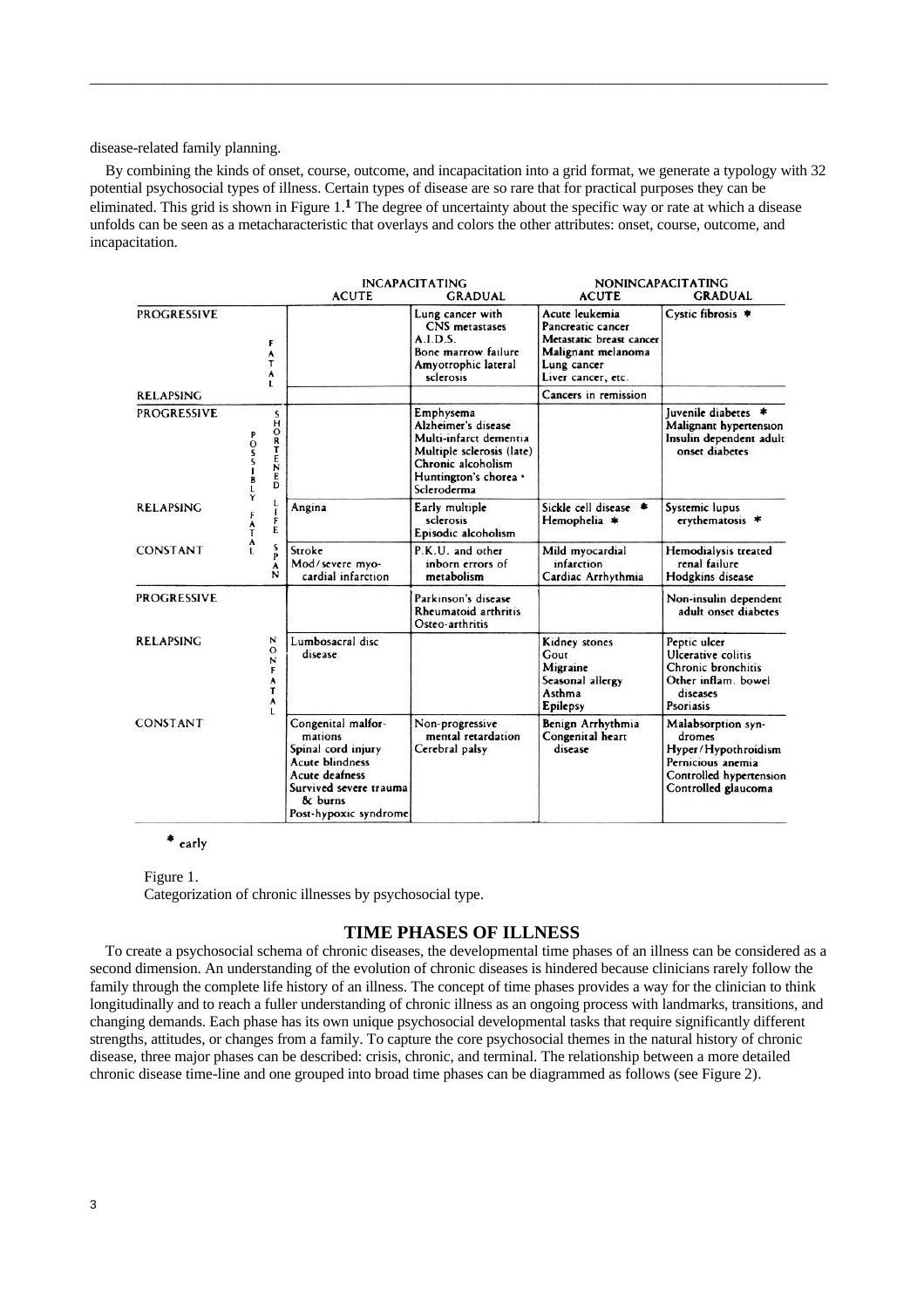

 $\_$  ,  $\_$  ,  $\_$  ,  $\_$  ,  $\_$  ,  $\_$  ,  $\_$  ,  $\_$  ,  $\_$  ,  $\_$  ,  $\_$  ,  $\_$  ,  $\_$  ,  $\_$  ,  $\_$  ,  $\_$  ,  $\_$  ,  $\_$  ,  $\_$  ,  $\_$  ,  $\_$  ,  $\_$  ,  $\_$  ,  $\_$  ,  $\_$  ,  $\_$  ,  $\_$  ,  $\_$  ,  $\_$  ,  $\_$  ,  $\_$  ,  $\_$  ,  $\_$  ,  $\_$  ,  $\_$  ,  $\_$  ,  $\_$  ,

Time line and phases of illness.

The *crisis* phase includes any symptomatic period before actual diagnosis and the initial period of readjustment and coping after the problem has been clarified through a diagnosis and initial treatment plan. During this period, there are a number of key tasks for the ill member and his or her family. Moos (25) describes certain universal, practical illness-related tasks. These include: learning to deal with pain, incapacitation, or other illness-related symptoms; learning to deal with the hospital environment and any disease-related treatment procedures; and establishing and maintaining workable relationships with the health care team. In addition, there are critical tasks of a more general, sometimes existential nature. The family needs to: create a meaning for the illness event that maximizes a preservation of a sense of mastery and competency; grieve for the loss of the pre-illness family identity; move toward a position of acceptance of permanent change while maintaining a sense of continuity between its past and future; pull together to undergo short-term crisis reorganization; and, in the face of uncertainty, develop a system flexibility toward future goals.

The *chronic* phase, whether long or short, is the time span between the initial diagnosis and readjustment period and the third phase when issues of death and terminal illness predominate. It is an era that can be marked by constancy, progression, or episodic change. In this sense, its meaning cannot be grasped by simply knowing the biological behavior of an illness. Rather, it is more a psychosocial construct that has been referred to as "the long haul," or a phase of "day-to-day living with chronic illness." Often the individual and family have come to grips psychologically and/or organizationally with the permanent changes presented by a chronic illness and have devised an ongoing modus operandi. The ability of the family to maintain the semblance of a normal life under the "abnormal" presence of a chronic illness and heightened uncertainty is a key task of this period. If the illness is potentially fatal, this is a time of "living in limbo." For certain highly debilitating but not clearly fatal illnesses, such as a massive stroke or dementia, the family can become saddled with an exhausting problem "without end." Paradoxically, a family's hope to resume a "normal" life cycle might be realized only after the death of their ill member. This highlights another crucial task of this phase: the maintenance of maximal autonomy for *all* family members in the face of a pull toward mutual dependency and care-taking.

The last or *terminal* phase includes the pre-terminal stage of an illness wherein the inevitability of death becomes apparent and dominates family life. This phase is distinguished by issues surrounding separation, death, grief, resolution of mourning, and resumption of "normal" family life beyond the loss.

Critical transition periods link the three time phases. Carter and McGoldrick (6) and Levenson (19, 20) have clarified the importance of transition periods in the family and adult life-cycle literature. The transition periods in the illness life cycle are times when families reevaluate the appropriateness of their previous life structure in the face of new illness-related, developmental demands. Unfinished business from the previous phase can complicate or block movement through the transitions. As Penn (28) has pointed out, families can become permanently frozen in an adaptive structure that has outlived its utility. For example, the usefulness of pulling together in the crisis period can become a maladaptive and stifling prison for all family members in the chronic phase. Enmeshed families, because of their fused nature, would have difficulty negotiating this delicate transition.

The interaction of the time phases and typology of illness provides a framework for a chronic-disease, psychosocial-developmental model. The time phases (crisis, chronic, and terminal) can be considered broad developmental periods in the natural history of chronic disease. Each period has certain basic tasks independent of the type of illness. In addition to the phase-specific developmental tasks common to all psychosocial types of disease, each type of illness has specific, supplementary tasks. This is analogous to the relationship between a particular individual's development and certain universal life tasks. The basic tasks of the three illness time phases and transitions recapitulate in many respects the unfolding of human development. For example, the crisis phase is similar in certain fundamental ways to the era of childhood and adolescence. Piaget's (29) research demonstrated that child development involves a prolonged period during which the child learns to assimilate from and accommodate to the fundamentals of life. Parents often temper other developmental plans (for example, career) in order to accommodate raising children. In an analogous way, the crisis phase is a period of socialization to the basics of living with chronic disease. During this phase, other life plans are frequently put

Figure 2.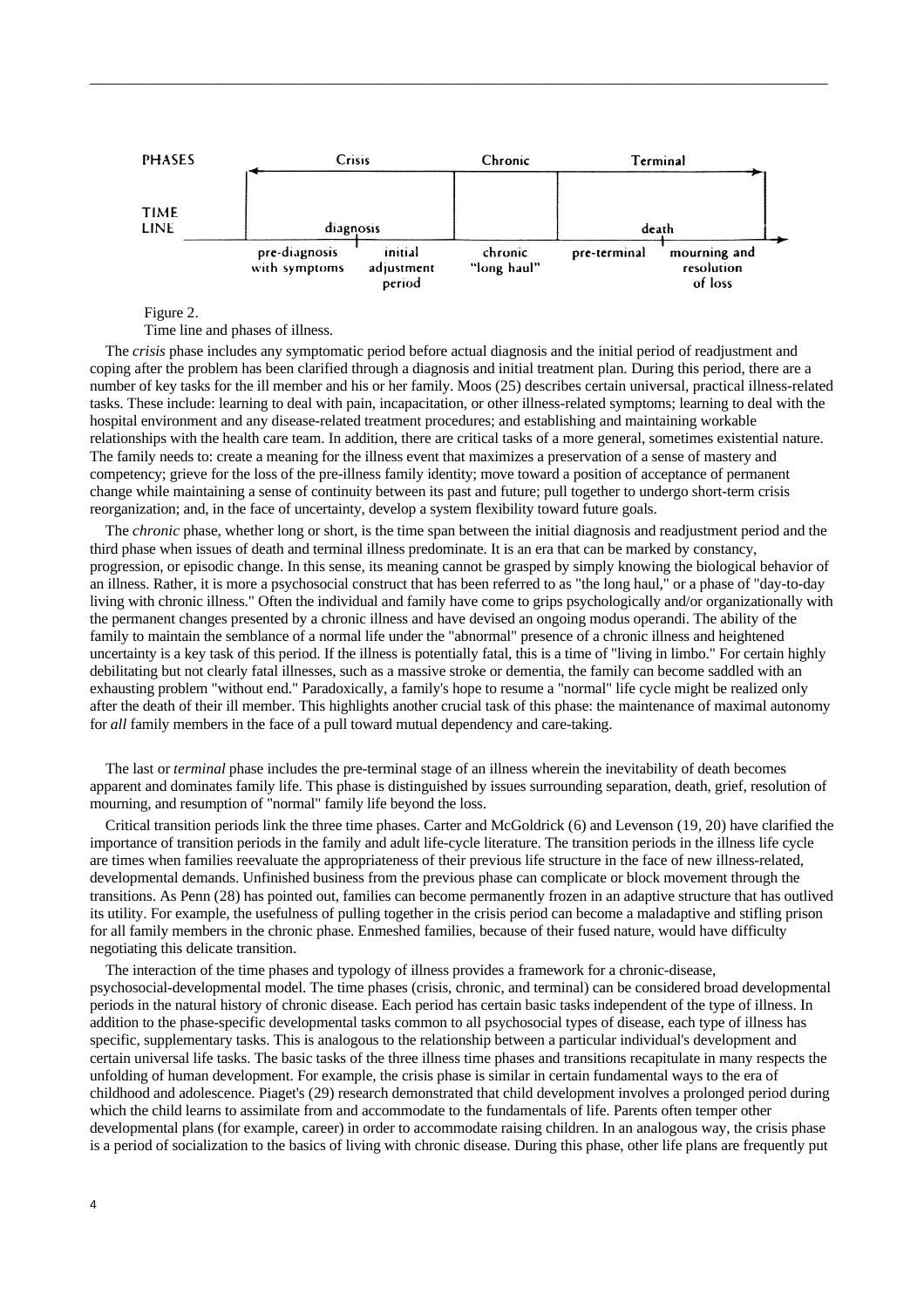on hold by the family in order to accommodate its socialization to illness. Themes of separation and individuation are central in the transition from adolescence to adulthood. Erikson (13) pointed out that adolescents are granted a moratorium or postponement period during which the identity of childhood gradually merges with that of adulthood. Eventually, the adolescent must relinquish this moratorium and assume adult responsibilities. In a similar way, the transition to the chronic phase of illness emphasizes autonomy and the creation of a viable, ongoing life structure adapted to the realities of the illness (life). In the transition to the chronic phase, the "hold" or moratorium on other developmental tasks that served to protect the initial period of socialization/adaptation to a life with chronic disease is reevaluated. The separate developmental tasks of "living with chronic illness" and "living out the other parts of one's life" must be brought together and forged into one coherent life structure. We will return to this concept of illness development later.

 $\_$  ,  $\_$  ,  $\_$  ,  $\_$  ,  $\_$  ,  $\_$  ,  $\_$  ,  $\_$  ,  $\_$  ,  $\_$  ,  $\_$  ,  $\_$  ,  $\_$  ,  $\_$  ,  $\_$  ,  $\_$  ,  $\_$  ,  $\_$  ,  $\_$  ,  $\_$  ,  $\_$  ,  $\_$  ,  $\_$  ,  $\_$  ,  $\_$  ,  $\_$  ,  $\_$  ,  $\_$  ,  $\_$  ,  $\_$  ,  $\_$  ,  $\_$  ,  $\_$  ,  $\_$  ,  $\_$  ,  $\_$  ,  $\_$  ,

At this point, we can combine the typology and phases of illness to construct a two-dimensional matrix (see Figure 3) that permits the grouping and differentiation of illnesses according to important similarities and differences. It subdivides types of chronic illness into three time phases.

| ONSET                               | <b>COURSE</b>                                          | <b>OUTCOME</b>                                                 | <b>INCAPACITATION</b>     |
|-------------------------------------|--------------------------------------------------------|----------------------------------------------------------------|---------------------------|
| $A = acute$<br>$G = \text{gradual}$ | $P = progressive$<br>$C = constant$<br>$R =$ relapsing | $F = \text{fatal}$ or shortened<br>lifespan<br>$NF = nonfatal$ | $Yes = (+)$<br>$No = (-)$ |
|                                     | I<br><b>CRISIS</b>                                     | <b>PHASE</b><br>$_{II}$<br><b>CHRONIC</b>                      | III<br><b>TERMINAL</b>    |
| $APF +$                             |                                                        |                                                                |                           |
| $APF -$                             |                                                        |                                                                |                           |
| $APNF +$                            |                                                        |                                                                |                           |
| $APNF -$                            |                                                        |                                                                |                           |
| $ACF +$<br>$ACF -$                  |                                                        |                                                                |                           |
| $ACNF +$                            |                                                        |                                                                |                           |
| $ACNF -$                            |                                                        |                                                                |                           |
| $ARF +$                             |                                                        |                                                                |                           |
| $ARF -$                             |                                                        |                                                                |                           |
| $ARNF +$                            |                                                        |                                                                |                           |
| $ARNF +$                            |                                                        |                                                                |                           |
| <b>ILLNESS TYPE</b>                 |                                                        |                                                                |                           |
| $GPF +$                             |                                                        |                                                                |                           |
| $G$ P F $-$                         |                                                        |                                                                |                           |
| $GPNF +$                            |                                                        |                                                                |                           |
| $GPNF -$                            |                                                        |                                                                |                           |
| $GCF +$<br>$GCF -$                  |                                                        |                                                                |                           |
| $G CNF +$                           |                                                        |                                                                |                           |
| $G CNF -$                           |                                                        |                                                                |                           |
| $G$ R F +                           |                                                        |                                                                |                           |
| $G$ R F $-$                         |                                                        |                                                                |                           |
| $G$ R NF +                          |                                                        |                                                                |                           |
| $G \, R \, NF -$                    |                                                        |                                                                |                           |
|                                     |                                                        |                                                                |                           |

Figure 3.

Matrix of illness types and time phases.

By the addition of a family-systems model to this matrix, we can create a three dimensional representation of the broader illness/family system (see Figure 4). Psychosocial illness types, time phases of illness, and components of family functioning constitute the three dimensions. This model offers a vehicle for flexible dialogue between the illness aspect and family aspect of the illness/family system. In essence, this model allows speculation about the importance of strengths and weaknesses in various components of family functioning in relation to different types of disease at different phases over the illness life course. As one specific application of this model, this discussion will focus on the dimension of time. Using the typology and time phases of illness as a starting point, we will look at: the family's transgenerational history of adaptation to illness, loss, and crisis; and the interface of disease with family and individual development.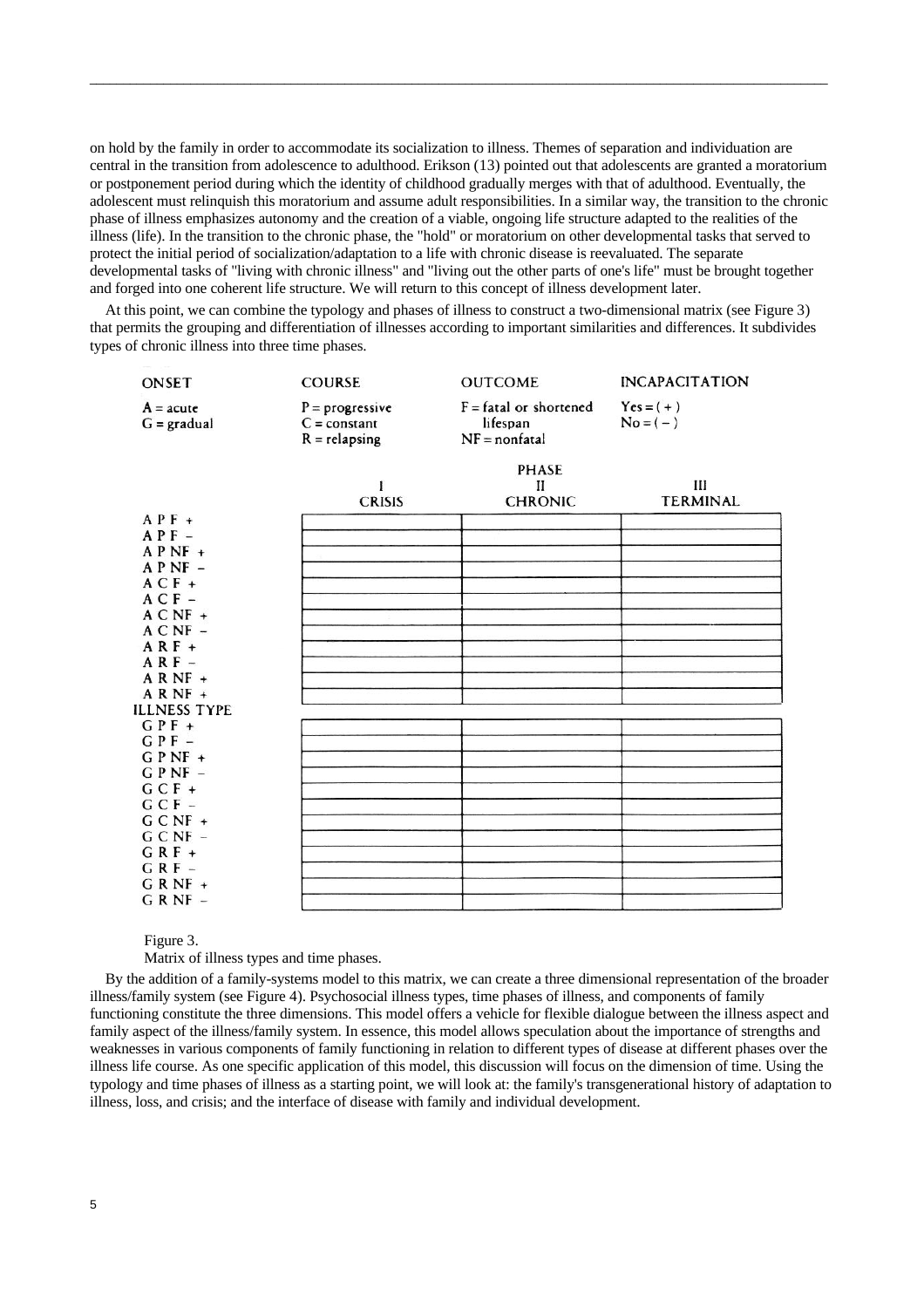

 $\_$  ,  $\_$  ,  $\_$  ,  $\_$  ,  $\_$  ,  $\_$  ,  $\_$  ,  $\_$  ,  $\_$  ,  $\_$  ,  $\_$  ,  $\_$  ,  $\_$  ,  $\_$  ,  $\_$  ,  $\_$  ,  $\_$  ,  $\_$  ,  $\_$  ,  $\_$  ,  $\_$  ,  $\_$  ,  $\_$  ,  $\_$  ,  $\_$  ,  $\_$  ,  $\_$  ,  $\_$  ,  $\_$  ,  $\_$  ,  $\_$  ,  $\_$  ,  $\_$  ,  $\_$  ,  $\_$  ,  $\_$  ,  $\_$  ,

Figure 4. Three dimensional model: illness type, time phase, and family functioning.

## **TRANSGENERATIONAL HISTORY OF ILLNESS, LOSS AND CRISIS**

Systemically oriented theoreticians have emphasized that a family's present behavior cannot be adequately comprehended apart from its history (4-5, 14, 22, 27). They see historical questioning as a way to track key events and transitions in order to gain an understanding of a family's organizational shifts and coping strategies as a *system* in response to past stressors. A historical, systemic perspective involves more than simply deciphering how a family organized itself around past stressors; it also requires tracking the evolution of family adaptation over time. In this respect, patterns of adaptation, replications, discontinuities, shifts in relationships (alliances, triangles, cutoffs), and sense of competence are important considerations. McGoldrick and Walsh (22) describe how these patterns are transmitted across generations as family myths, taboos, catastrophic expectations, and belief systems. By gathering this information, a clinician creates a basic family genogram (21).

A genogram oriented to chronic illness involves the same basic tracking process, but focuses on how a family organized itself as an evolving system specifically around previous illnesses and unexpected crises in the current and previous generations. A central goal is to bring to light the adults' "learned differences around illness" (28, p. 20).

The typology of illness and time phases are useful concepts in this part of the family evaluation. Although a family may have certain standard ways of coping with any illness, there may be critical differences in their style and success in adaptation to different types of diseases. A family may disregard the differences in demands related to different kinds of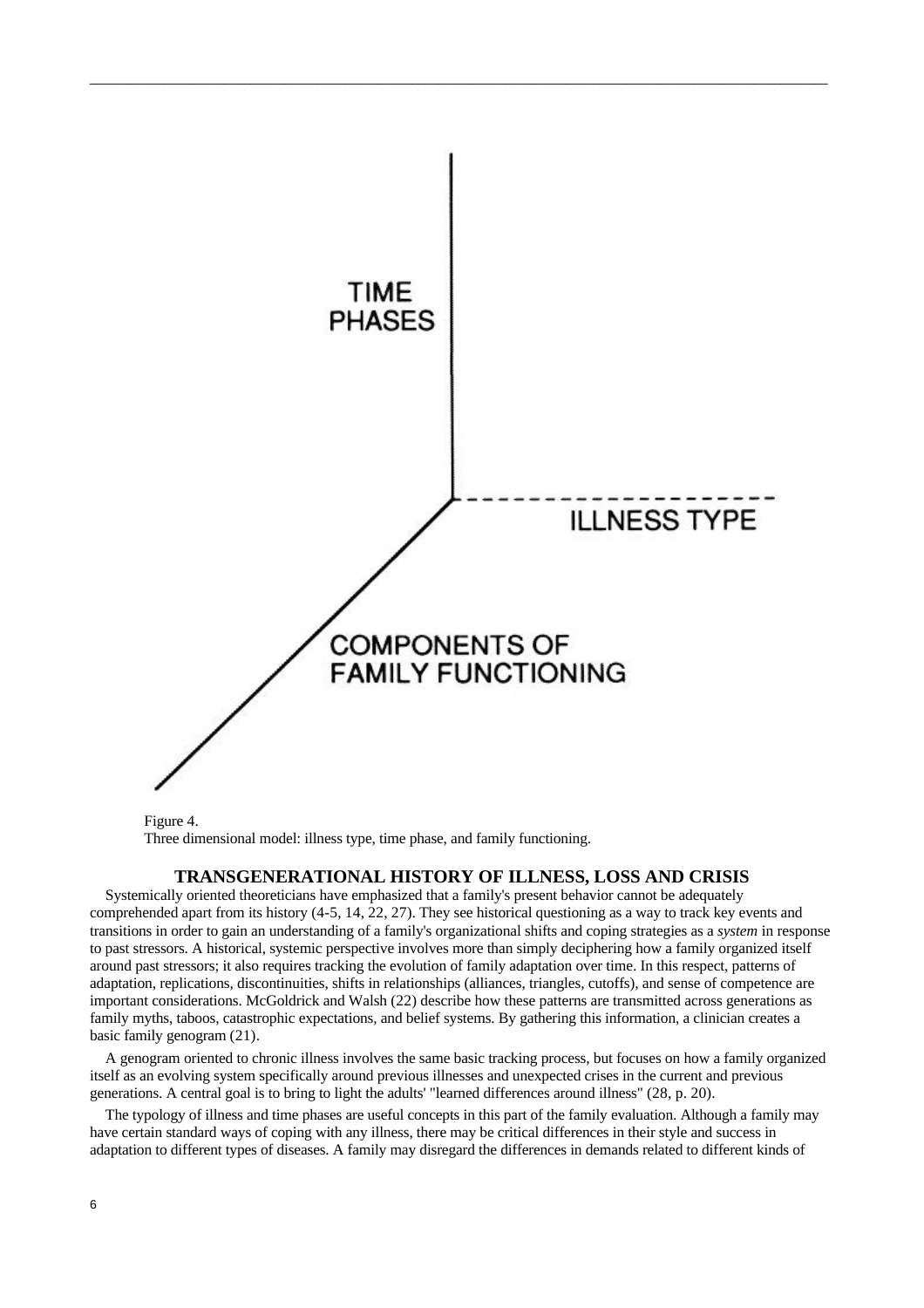illnesses and thus may show a disparity in their level of coping with one disease versus another. If the clinician inquires separately about the same or similar types of illnesses versus different types (relapsing versus progressive, life-threatening versus nonlife-threatening), he or she will make better use of historical data. For instance, a family may have consistently organized itself successfully around nonlife-threatening illnesses but reeled under the impact of the paternal grandmother's metastatic cancer. This family may be particularly vulnerable if another life-threatening illness were to occur. A different family may have had experience only with nonlife-threatening illnesses and be ignorant of how to cope with the uncertainties particular to life-threatening diseases. Cognizance of these facts will draw attention to areas of strength and vulnerability for a family coping with an illness like cancer. A recent family consultation highlights the importance of tracking prior family illnesses.

 $\_$  ,  $\_$  ,  $\_$  ,  $\_$  ,  $\_$  ,  $\_$  ,  $\_$  ,  $\_$  ,  $\_$  ,  $\_$  ,  $\_$  ,  $\_$  ,  $\_$  ,  $\_$  ,  $\_$  ,  $\_$  ,  $\_$  ,  $\_$  ,  $\_$  ,  $\_$  ,  $\_$  ,  $\_$  ,  $\_$  ,  $\_$  ,  $\_$  ,  $\_$  ,  $\_$  ,  $\_$  ,  $\_$  ,  $\_$  ,  $\_$  ,  $\_$  ,  $\_$  ,  $\_$  ,  $\_$  ,  $\_$  ,  $\_$  ,

#### **Case Example**

Joe, his wife Ann, and their three teenage children presented for a family evaluation 10 months after Joe's diagnosis with moderate-severe asthma. Joe, age 44, had been successfully employed for many years as a spray painter. Apparently, exposure to a new chemical in the paint triggered the onset of asthmatic attacks that necessitated hospitalization and disability in terms of his profession. Although somewhat improved, he continued to have persistent and moderate respiratory symptoms. Initially, his physicians had said that there would be some improvement, but remained noncommittal as to the level of chronicity. His continued breathing difficulties contributed to increased symptoms of depression, uncharacteristic temperamental outbursts, alcohol abuse, and family discord.

As part of the initial assessment, I inquired about their prior experience in coping with chronic disease. This was the nuclear family's first encounter with chronic illness. In terms of their families of origin, they had limited experience. Ann's father had died seven years earlier of a sudden and unexpected heart attack. Joe's brother had died in a verified accidental drowning. Neither had had experience with disease as an ongoing process. Joe had assumed that improvement meant "cure." Illness for both had meant either death or recovery. The physician/family system was not attuned to the hidden risks for this family that was going through the transition from the crisis to chronic phase of his asthma—the juncture where the permanency of the disease needed to be addressed.

Tracking a family's coping abilities in the crisis, chronic, and terminal phases of previous chronic illnesses will highlight complications in adaptation related to different points in the illness life cycle. A family may have adapted well in the crisis phase of living with the paternal grandfather's spinal cord injury, but failed to navigate the transition to a family organization consistent with long-haul adaptation. An enmeshed family, with its tendency toward rigid overcloseness, may have become frozen in a crisis structure and been unable to deal appropriately with issues of maximizing individual and collective autonomy in the chronic phase. Another family with a member with chronic kidney failure may have functioned well in handling the practicalities of home dialysis. However, in the terminal phase, their limitations around affective expression may have left a legacy of unresolved grief. A history of time-phase-specific difficulties can alert a clinician to potential vulnerable periods for a family over the course of the current chronic illness. The following example of a family coping with a current illness illustrates the interplay of problems that are fueled by unresolved issues related to disease experience in one's family of origin.

## **Case Example**

Mary, her husband Bill, and their son, Jim, presented for treatment 4 months after Mary had been involved in a life-threatening, head-on auto collision in which she had sustained a serious concussion. The driver of the other vehicle was at fault. For several months, there was some concern by the medical team that she might have suffered a cerebral hemorrhage. Ultimately, it was clarified that this had not occurred. Mary had become increasingly depressed and, despite strong reassurance, continued to believe she had a life-threatening condition and would die from a brain hemorrhage.

During the evaluation, she revealed that she was experiencing vivid dreams of meeting her deceased father. Apparently her father, with whom she had been extremely close, had died from a cerebral hemorrhage after a four-year history of a progressive, debilitating brain tumor. His illness had been marked by progressive and uncontrolled epileptic seizures. Mary was fourteen at the time and was the "baby" in the family. The family shielded her from his illness and decided not to have her attend either the wake or the funeral. This event galvanized her position as the "child in need of protection"—a dynamic that carried over into her marriage. Despite her hurt, anger, and lack of acceptance of the death, she had avoided discussing her feelings with her mother for over 20 years. Other family history revealed that her mother's brother had died from a sudden stroke and a cousin had died after being struck on the head by a streetlamp.

Her own life-threatening head injury had triggered a catastrophic reaction and dramatic resurfacing of previous losses involving similar types of illness and injury. Therapy focused on a series of tasks and rituals that involved her initiating conversations with her mother and visiting her father's gravesite.

The family's history of coping with crises in general, especially unanticipated ones, should be explored. Illnesses with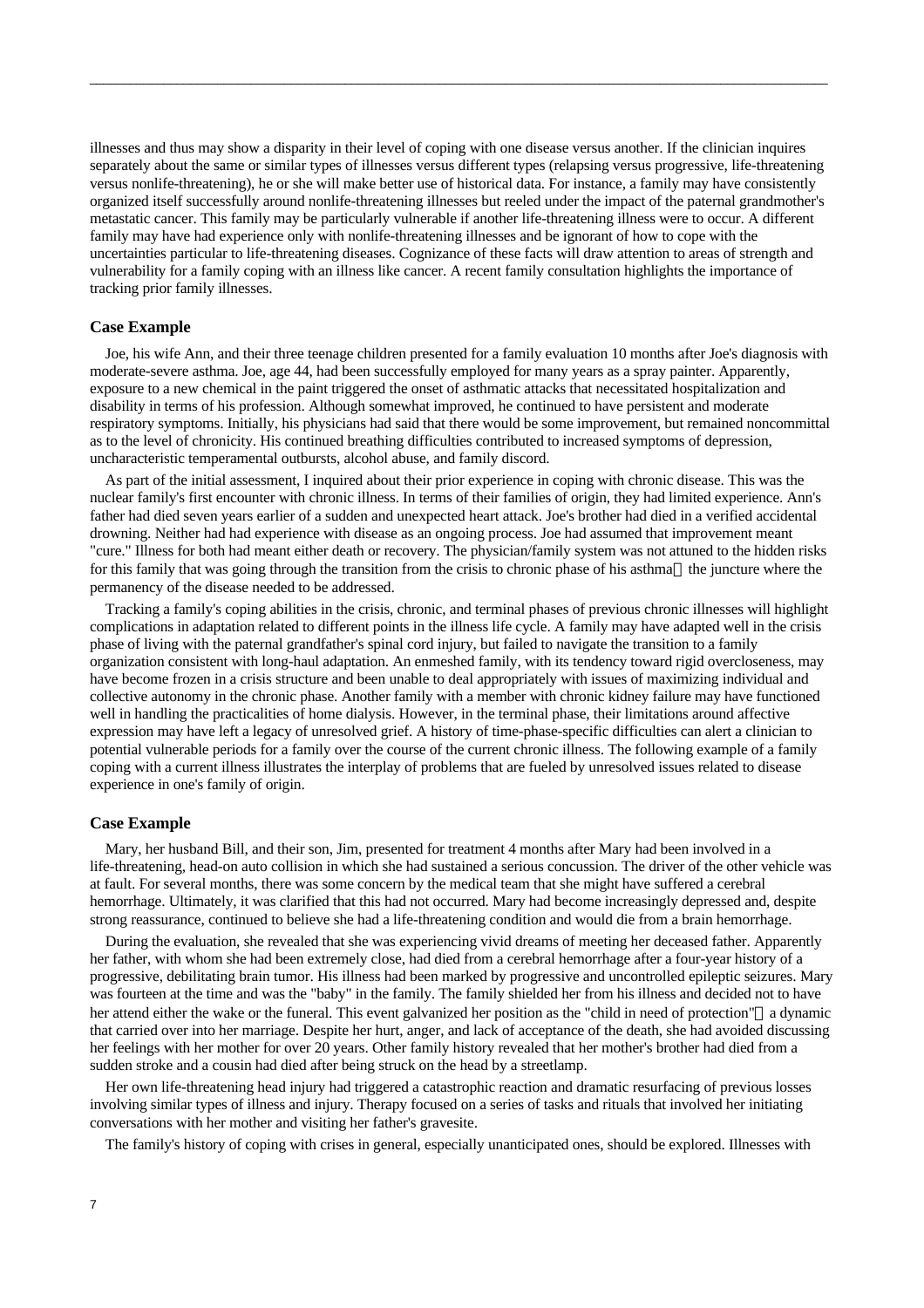acute onset (heart attack), moderate-severe sudden incapacitation (stroke), or rapid relapse (ulcerative colitis, diabetic insulin reaction, disc disease), demand in various ways rapid crisis-mobilization skills. In these situations, the family needs to reorganize quickly and efficiently, shifting from its usual organization to a crisis structure. Other illnesses can create a crisis because of the continual demand for family stamina (spinal cord injury, rheumatoid arthritis, emphysema). The family history of coping with moderate-severe, ongoing stressors is a good predictor of adjustment to these types of illness.

 $\_$  ,  $\_$  ,  $\_$  ,  $\_$  ,  $\_$  ,  $\_$  ,  $\_$  ,  $\_$  ,  $\_$  ,  $\_$  ,  $\_$  ,  $\_$  ,  $\_$  ,  $\_$  ,  $\_$  ,  $\_$  ,  $\_$  ,  $\_$  ,  $\_$  ,  $\_$  ,  $\_$  ,  $\_$  ,  $\_$  ,  $\_$  ,  $\_$  ,  $\_$  ,  $\_$  ,  $\_$  ,  $\_$  ,  $\_$  ,  $\_$  ,  $\_$  ,  $\_$  ,  $\_$  ,  $\_$  ,  $\_$  ,  $\_$  ,

For any significant chronic illness in either adult's family of origin, a clinician should try to get a picture of how those families organized themselves to handle the range of disease-related affective and practical tasks. Also, it is important for a clinician to find out what role each played in handling these emotional or practical tasks. Whether the parents (as children) were given too much responsibility (parentified) or shielded from involvement is of particular importance. What did they learn from those experiences that influences how they think about the current illness? Whether they emerge with a strong sense of competence or failure is essential information. In one particular case, involving a family with three generations of hemophilia transmitted through the mother's side, the father had been shielded from the knowledge that his older brother who died in adolescence had had a terminal form of kidney disease. Also, this man had not been allowed to attend his brother's funeral. From that trauma, he made a strong commitment to openness about disease-related issues with his two sons with hemophilia and his daughters who were genetic carriers.

By collecting the above information about each adult's family of origin, one can anticipate areas of conflict and consensus. Penn (28) and Walker (34) have described how unresolved issues related to illness and loss can remain dormant in a marriage and suddenly reemerge when triggered by a chronic illness in the current nuclear family. Penn describes how particular coalitions that emerge in the context of a chronic illness are isomorphs of those that existed in each adult's family of origin.

[I]f a mother has been the long-time rescuer of her mother from a tyrannical husband, and then in her own family bears a son with hemophilia, she will become his rescuer, often against his father. In this manner, she continues to rescue her mother but, oddly enough, now from her husband rather than from her own father... In this family with a hemophiliac son, the father's father had been ill for a long period and had received all the mother's attention. In his present family, this father, though outwardly objecting to the coalition between his wife and son, honored that relationship, as if he hoped it would make up for the one he had once forfeited with his own mother. The coalition in the nuclear family looks open and adaptational (mother and son), but is fueled by coalitions in the past (mother with her mother, and father with his mother) ... [p. 18]

The reenactment of previous system configurations around illness can occur largely as an unconscious, automatic process. Further, the dysfunctional complementarity one sees in these families can emerge *de novo* specifically within the context of a chronic disease. On detailed inquiry, couples will frequently reveal that a tacit, unspoken understanding existed that if an illness occurred they would reorganize to reenact "unfinished business" from their families' of origin. Typically, the role chosen represents a repetition of or an opposite role played by themselves or the same-sex parent in their family of origin. This process resembles the unfolding of a genetic template that gets switched on only under particular biological conditions. It highlights the need for a clinician to maintain some distinction between functional family process with and without chronic disease. For families that present in this manner, placing a primary therapeutic emphasis upon the resolution of family-of-origin issues may be the best approach to prevent or rectify an unhealthy triangle.

Families with encapsulated illness "time bombs" need to be distinguished from families that show more pervasive and longstanding dysfunctional patterns. For the latter, illnesses will tend to become embedded within a web of existing, fused family transactions. Just as parents can enact a detouring triangle through an ill child in order to avert unresolved marital conflict (23, 24), so too the therapist can collude with a family's resistance by overfocusing on the disease itself. Distinctions between the family's illness versus nonillness patterns are, to a large degree, semantic when the illness serves to rigidify preexisting family dysfunction. In the traditional sense of "psychosomatic," a severely dysfunctional family displays a greater level of baseline reactivity such that when an illness enters their system, this reactivity gets expressed somatically through a poor medical course and/or treatment noncompliance. Because these families lack the foundation of a functional nonillness system to tackle family-of-origin patterns around disease, the initial focus of therapeutic intervention may need to be targeted more on the nuclear family. The prognosis for severely dysfunctional families is more guarded.

A third group of symptomatic families facing chronic disease are those without significant intra- or intergenerational family dysfunctional patterns. Any family may falter in the face of multiple, superimposed disease and nondisease stressors that impact in a relatively short time. Progressive, incapacitating diseases or the occurrence of illnesses in several family members are typical scenarios. A pragmatic approach that focuses on expanded or creative use of supports and resources outside the family is most productive.

**INTERFACE OF THE ILLNESS, INDIVIDUAL, AND FAMILY LIFE CYCLES**

To understand the unfolding of the illness, individual, and family life cycles as three interwoven threads is a highly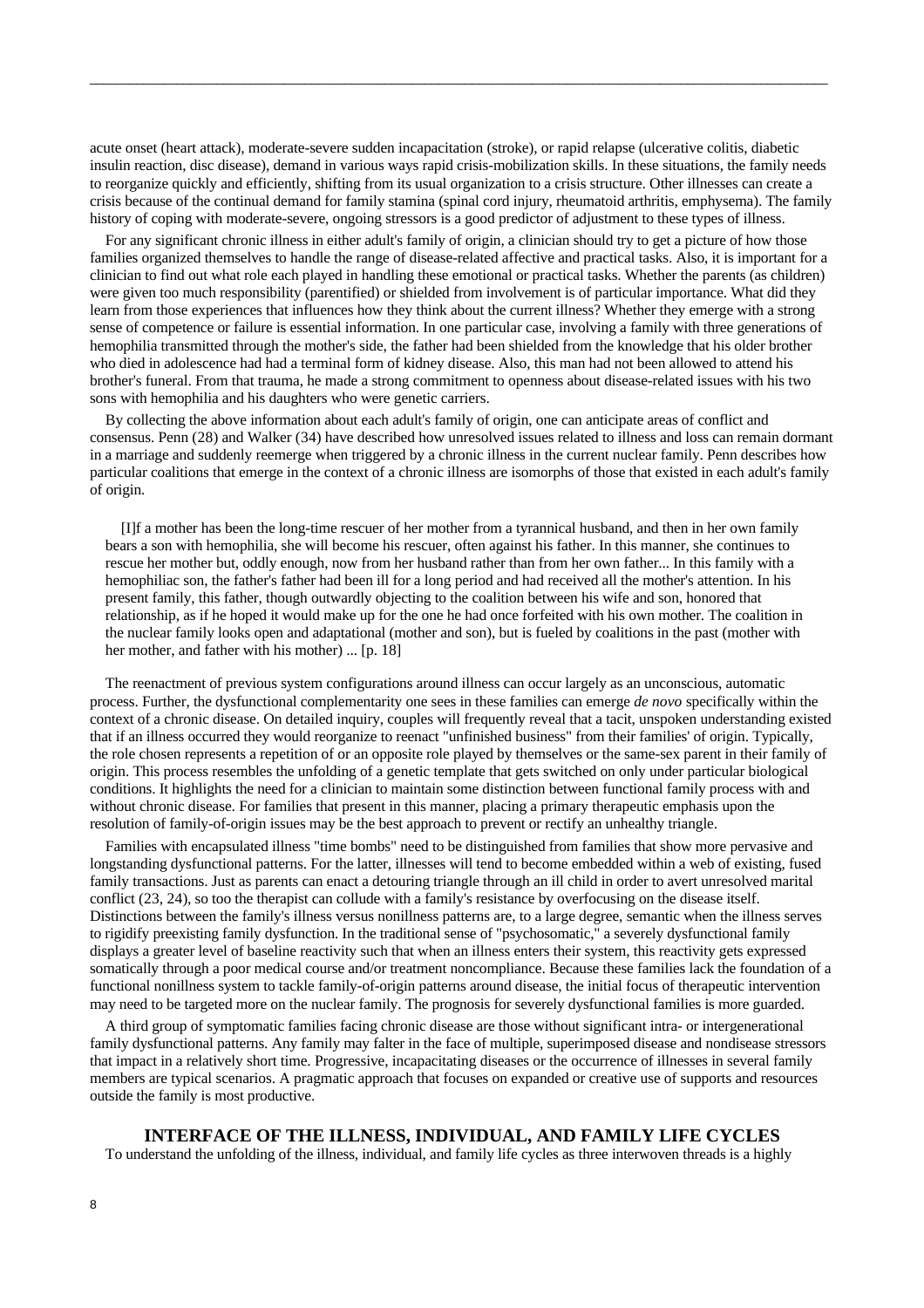complex process that remains largely unexplored. This discussion will emphasize the intersection of the illness and family life cycles, but draw upon concepts applicable to individual development.

 $\_$  ,  $\_$  ,  $\_$  ,  $\_$  ,  $\_$  ,  $\_$  ,  $\_$  ,  $\_$  ,  $\_$  ,  $\_$  ,  $\_$  ,  $\_$  ,  $\_$  ,  $\_$  ,  $\_$  ,  $\_$  ,  $\_$  ,  $\_$  ,  $\_$  ,  $\_$  ,  $\_$  ,  $\_$  ,  $\_$  ,  $\_$  ,  $\_$  ,  $\_$  ,  $\_$  ,  $\_$  ,  $\_$  ,  $\_$  ,  $\_$  ,  $\_$  ,  $\_$  ,  $\_$  ,  $\_$  ,  $\_$  ,  $\_$  ,

Because an illness is part of an individual, it is essential to think simultaneously about the interaction of individual and family development. To create a context for dialogue, a language is needed that bridges these developmental threads. A central concept for each is that of a life cycle (6, 10, 19, 20). The notion of cycle suggests an underlying order of the life course whereby individual, family, or illness uniqueness occurs within a context of a basic sequence or unfolding. A second key concept is that of the human life structure. Although Levinson's (19) original description of the life structure was within the context of his study of individual, male-adult development, the generic notion of life structure can also be applied to the family as a unit. By life structure, he means the underlying pattern or design of a person's/family's life at any given point in the life cycle. Its primary components are a person's/family's reciprocal relationships with various "others" in the broader ecosystem (person, group, institution, culture, object, or place). The life structure forms a boundary between the individual/family and the environment. It both governs and mediates the transactions between them.

Levinson's model elucidated four broad eras in the human life cycle. He noted that these eras are characterized by the alternation of life structure-building/maintaining and life structure-changing (transitional) periods linking developmental eras. These constructs can be applied to family and illness development. The primary goal of a structure-building/maintaining period is to form a life structure and enrich life within it based on the key choices an individual/family made during the preceding transition period. As mentioned earlier, transition periods are potentially the most vulnerable because previous individual, family, and illness life structures are reappraised in the face of new developmental tasks that may require discontinuous change rather than minor alterations (17).

The concepts of centripetal versus centrifugal family styles and phases in the family life cycle are particularly useful to the task of integrating family, individual, and illness development (2, 3). Recent work of Combrinck-Graham (7) elaborates the application of centripetal/centrifugal phases to the family life cycle. She describes a family life-spiral model in which she envisions the entire three-generational family system oscillating through time between periods of family closeness (centripetal) and periods of family disengagement (centrifugal). In life-cycle terms, centripetal/centrifugal connote a fit between developmental tasks and the relative need for internally directed, personal and family-group cohesive energy to accomplish those tasks. During a centripetal period (for example, early childrearing) both the individual member's and family unit's life structure emphasize internal family life. External boundaries around the family are tightened while personal boundaries between members are somewhat diffused to enhance family teamwork. In the transition to a centrifugal period, the family life structure shifts to accommodate goals that emphasize the individual family member's exchange with the extrafamilial environment. The external family boundary is loosened while nonpathological distance between some family members increases.

Several key concepts culled from these major models of the individual and family life cycles provide a foundation for discussion of chronic disease. We can consider the life cycle to contain alternating transition and life structure-building/maintaining periods. Further, particular transition or life structure-building/maintaining periods can be characterized as either centripetal or centrifugal in nature. This set of relationships is diagrammed in Figure 5. The following discussion will use these overarching concepts rather than particular age- or event-specific periods as its central reference point.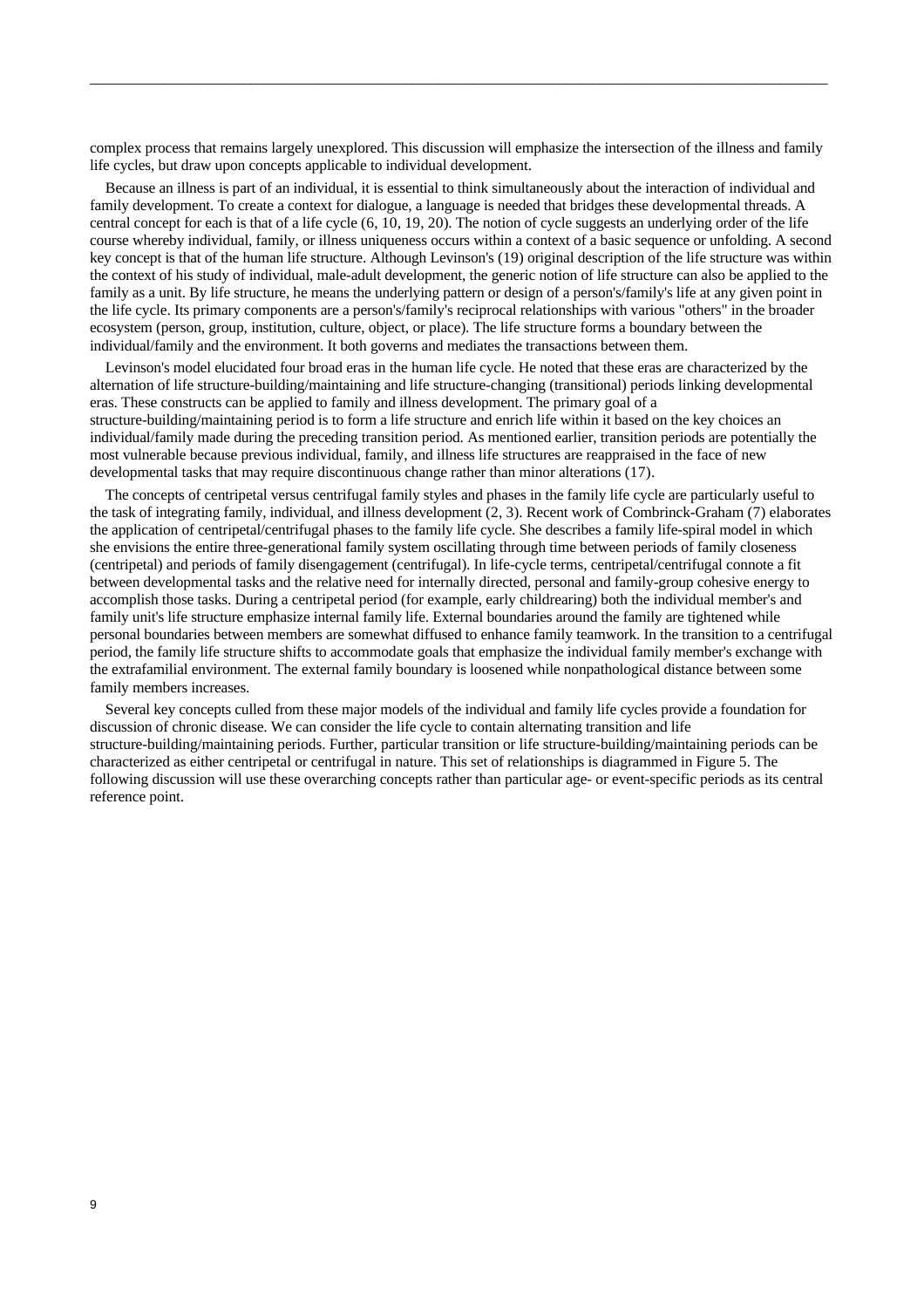

 $\_$  ,  $\_$  ,  $\_$  ,  $\_$  ,  $\_$  ,  $\_$  ,  $\_$  ,  $\_$  ,  $\_$  ,  $\_$  ,  $\_$  ,  $\_$  ,  $\_$  ,  $\_$  ,  $\_$  ,  $\_$  ,  $\_$  ,  $\_$  ,  $\_$  ,  $\_$  ,  $\_$  ,  $\_$  ,  $\_$  ,  $\_$  ,  $\_$  ,  $\_$  ,  $\_$  ,  $\_$  ,  $\_$  ,  $\_$  ,  $\_$  ,  $\_$  ,  $\_$  ,  $\_$  ,  $\_$  ,  $\_$  ,  $\_$  ,

Figure 5.

Periods in the family and individual life cycles.

The notion of centripetal and centrifugal modes is useful in linking the illness life cycle to the individual and family life cycles. In general, chronic disease exerts a centripetal pull on the family system. In family developmental models, centripetal periods begin with the addition of a new family member (infant), which propels the family into a prolonged period of socialization of and to children. In an analogous way, the occurrence of chronic illness in a family resembles the addition of a new infant member, which sets in motion for the family a centripetal process of socialization to illness. Symptoms, loss of function, the demands of shifting or new illness-related, practical and affective roles, and the fear of loss through death all serve to refocus a family inwardly.

If the onset of an illness coincides with a centrifugal period for the family, it can derail the family from its natural momentum. If a young adult becomes ill, he or she may need to return to his or her family of origin for disease-related caretaking. Each family member's extrafamilial autonomy and individuation are at risk. The young adult's initial life structure away from home is threatened either temporarily or permanently. Both parents may have to relinquish budding interests outside the family. Family dynamics as well as disease severity will influence whether the family's reversion to a centripetal life structure is a temporary detour within their general outward movement or a permanent, involutional shift. A moderately fused or enmeshed family frequently faces the transition to a more autonomous period with trepidation. A chronic illness provides a sanctioned reason to return to the "safety" of the prior centripetal period. For some family members, the giving up of the building of a new life structure that is already in progress can be more devastating than when the family is still in a more centripetal period in which future plans may be at a more preliminary stage, less formulated, or less clearly decided upon.

Disease onset that coincides with a centripetal period in the family life cycle (early child rearing) can have several important consequences. At a minimum, it can foster a prolongation of this period. At worst, the family can become permanently stuck at this phase of development. In this instance, the inward pull of the illness and the phase of the life cycle coincide. The risk here is their tendency to amplify one another. For families that functioned in a marginal way before an illness begins, this kind of mutual reinforcement can trigger a runaway process leading to overt family dysfunction. Minuchin, Rosman, and Baker's (23, 24) research of "psychosomatic" families has documented this process in several common childhood illnesses.

When a parent develops a chronic disease during this centripetal child-rearing phase of development, a family's ability to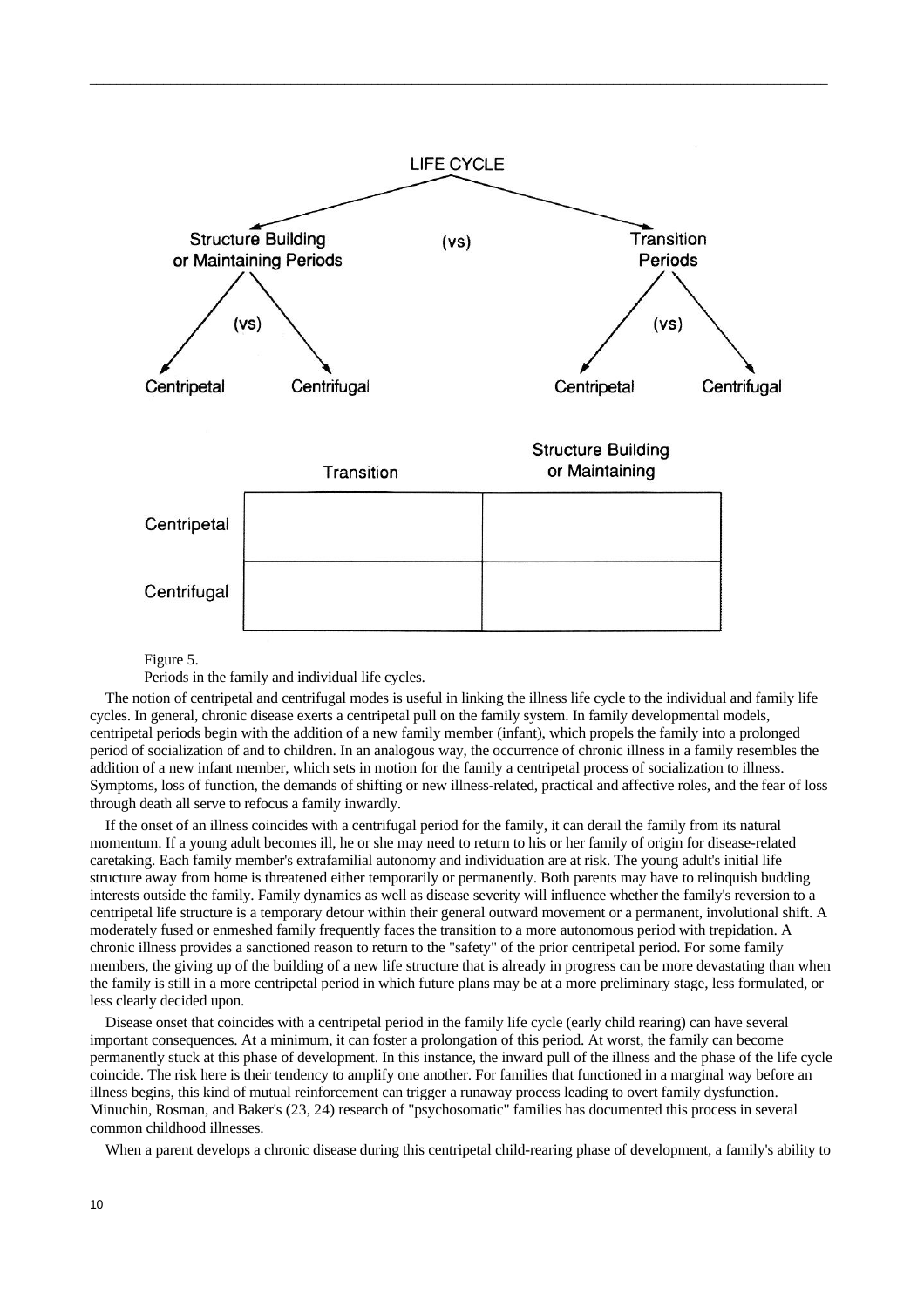stay on course is severely taxed. For psychosocially milder diseases, efficient role reallocation may suffice. A recent case illustrates this point.

 $\_$  ,  $\_$  ,  $\_$  ,  $\_$  ,  $\_$  ,  $\_$  ,  $\_$  ,  $\_$  ,  $\_$  ,  $\_$  ,  $\_$  ,  $\_$  ,  $\_$  ,  $\_$  ,  $\_$  ,  $\_$  ,  $\_$  ,  $\_$  ,  $\_$  ,  $\_$  ,  $\_$  ,  $\_$  ,  $\_$  ,  $\_$  ,  $\_$  ,  $\_$  ,  $\_$  ,  $\_$  ,  $\_$  ,  $\_$  ,  $\_$  ,  $\_$  ,  $\_$  ,  $\_$  ,  $\_$  ,  $\_$  ,  $\_$  ,

## **Case Example**

Tom and his wife, Sally, presented for treatment 6 months after Tom had sustained a severe burn injury to both hands that required skin grafting. A year of recuperation was necessary before Tom would be able to return to his job, which required physical labor and full use of his hands. Prior to this injury, his wife had been at home full-time raising their two children, ages 3 and 5. In this case, although Tom was temporarily handicapped in terms of his career, he was physically fit to assume the role of house-husband. Initially, both Tom and Sally remained at home using his disability income to "get by." When Sally expressed an interest in finding a job to lessen financial pressures, Tom resisted, and manageable marital strain caused by his injury flared into dysfunctional conflict.

Sufficient resources were available in the system to accommodate the illness and ongoing childrearing tasks. Their definition of marriage lacked the necessary role flexibility to master the problem. Treatment focused on rethinking his masculine and monolithic definition of "family provider," a definition that had, in fact, emerged in full force during this centripetal phase of the family life cycle.

If the disease affecting a parent is more debilitating (traumatic brain injury, cervical spinal cord injury), its impact on the childrearing family is twofold. The ill parent becomes for the family like another child with "special needs," competing with the real children for potentially scarce family resources. Second, a parent is "lost," and the semblence of a single-parent family is created. For acute onset illnesses, both events can occur simultaneously. In this circumstance, family resources may be inadequate to meet the combined child-rearing and caretaking demands. This situation is ripe for the emergence of a parentified child or the reenlistment into active parenting of a grandparent.

If we look at chronic diseases in a more refined way through the lens of the typology and time phases of illness, it is readily apparent that the degree of centripetal/centrifugal pull varies enormously. This variability has important effects on the family life cycle independent of family dynamics. The tendency for a disease to interact centripetally with a family grows as the level of incapacitation or risk of death due to the illness increases. Progressive diseases over time are inherently more centripetal in terms of their effect on families than are constant-course illnesses. The ongoing addition of new demands as an illness progresses keeps a family's energy focused inwardly. After a modus operandi has been forged, a constant-course disease (excluding those with severe incapacitation) permits a family to enter or resume a more centrifugal phase of the life cycle. The added centripetal pull exerted by a progressive disease increases the risk of reversing normal family disengagement or freezing a family into a permanent state of fusion.

#### **Case Example**

Mr. L, age 54, has become increasingly depressed as a result of severe and progressive complications of his adult-onset diabetes that had emerged over the past 5 years. These complications included a leg amputation and renal failure that recently required the instituting of home dialysis four times a day. For 20 years, Mr. L had had an uncomplicated, constant course, allowing him to lead a full active life. He was an excellent athlete and engaged in a number of recreational group sports. Short- and long-term family planning had never focused around his illness. This optimistic attitude was reinforced by the fact that two people in Mrs. L's family of origin had had diabetes without complications. Their only child, a son age 26, had uneventfully left home after high school. He had recently married. Mr. and Mrs. L had a stable marriage in which both maintained many outside, independent interests. In short, the family had moved smoothly through the transition to a more centrifugal phase of the family's life cycle.

His disease's transformation to a progressive course, coupled with the incapacitating and life-shortening nature of his complications, had reversed the normal process of family disengagement. His wife took a second job that necessitated her quitting her hobbies and civic involvements. Their son and his wife moved back home to help his mother take care of his father and the house. Mr. L, disabled for work and his athletic social network, felt himself to be a burden to everyone and blocked in his own midlife development.

The essential goal of family treatment in developmental terms centered on reversing some of the system's centripetal overreaction back to a more realistic balance. For Mr. L, this meant a reworking of his life structure to accommodate his real limitations while maximizing a return to his basically independent style. For Mrs. L and her son, this meant developing realistic expectations for Mr. L and reestablishing key aspects of their autonomy within an illness/family system.

Relapsing illnesses alternate between periods of drawing a family inwardly and periods of release from the immediate demands of disease. However, the on-call state of preparedness dictated by many such illnesses keeps some part of the family in a centripetal mode despite medically asymptomatic periods. Again, this may hinder the natural flow between phases of the family life cycle.

One way to think about the time phases of illness is that they represent to the family a progression from a centripetal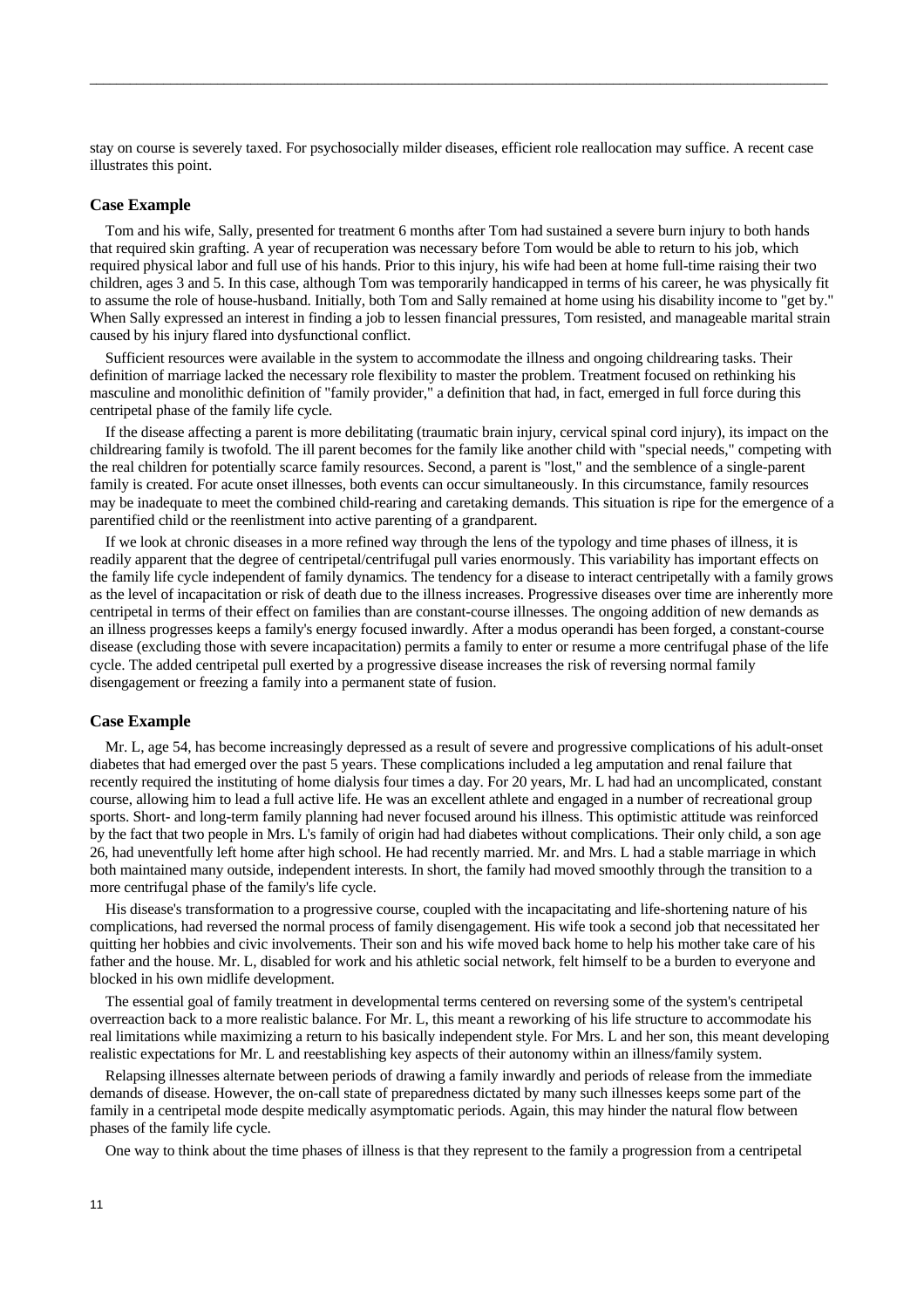crisis phase to a more centrifugal, chronic phase. The terminal phase, if it occurs, forces most families back into a more centripetal mode. In other words, the so-called "illness life structure," developed by a family to accommodate each phase in the illness life cycle, is colored by each time phase's inherent centripetal/centrifugal nature. For example, in a family in which the onset of the illness has coincided with a centrifugal phase of development, the transition to the chronic phase permits a family to resume more of its original inertia. One cannot overemphasize the need for clinicians to be mindful of the timing of the onset of a chronic illness with individual/ family transition and life structure-building/maintaining periods of development.

 $\_$  ,  $\_$  ,  $\_$  ,  $\_$  ,  $\_$  ,  $\_$  ,  $\_$  ,  $\_$  ,  $\_$  ,  $\_$  ,  $\_$  ,  $\_$  ,  $\_$  ,  $\_$  ,  $\_$  ,  $\_$  ,  $\_$  ,  $\_$  ,  $\_$  ,  $\_$  ,  $\_$  ,  $\_$  ,  $\_$  ,  $\_$  ,  $\_$  ,  $\_$  ,  $\_$  ,  $\_$  ,  $\_$  ,  $\_$  ,  $\_$  ,  $\_$  ,  $\_$  ,  $\_$  ,  $\_$  ,  $\_$  ,  $\_$  ,

All *transitions* inherently involve the basic processes of termination and initiation. Arrivals, departures, and losses are common life events, during which there is an undercurrent of preoccupation with death and finiteness (19). Chronic and life-threatening illness precipitates the loss of the pre-illness identity of the family. It forces the family into a transition in which one of the family's main tasks is to accommodate the anticipation of further loss and possibly untimely death. When the onset of a chronic illness coincides with a transition in the individual or family life cycle, one might expect that issues related to previous, current, and anticipated loss will be magnified. Because transition periods are often characterized by upheaval, rethinking, and change, there exists at those times a greater risk for the illness to become unnecessarily embedded in or inappropriately ignored when planning for the next developmental period. This can be a major precursor of family dysfunction in the context of chronic disease. If a clinician adopts a longitudinal, developmental perspective, he or she will stay attuned to future transitions and their overlap with each other.

An example can highlight the importance of the illness in relation to future developmental transitions.

#### **Case Example**

Imagine a family in which the father, a carpenter and primary financial provider, develops multiple sclerosis. At first, his level of impairment is mild and stabilized. This allows him to continue part-time work. Because their children are all teenagers, his wife is able to undertake part-time work to help maintain financial stability. The oldest son, age 15, seems relatively unaffected. Two years later, father experiences a rapid progression of his illness, leaving him totally disabled. His son, now 17, has dreams of going away to college and being educated for a career in science. The specter of financial hardship and the perceived need for a "man in the family" creates a serious dilemma of choice for the son and the family.

In this case, there is a fundamental clash between developmental issues of separation/individuation and the ongoing demands of progressive, chronic disability upon the family. This vignette demonstrates the potential clash between simultaneous transition periods: the illness transition to a more incapaciting and progressive course, the adolescent son's transition to early adulthood, and the family's transition from the stage of "living with teenagers" to "launching young adults." Also, this example illustrates the significance of the type of illness. An illness that was less incapacitating or relapsing (as opposed to a progressive or constant-course disease) may interfere less with this young man's separation from his family of origin. If his father had an intermittently incapacitating illness, like disc disease, the son might have moved out but tailored his choices to remain close by and available during acute flare-ups.

The onset of a chronic illness may cause a different kind of disruption if it coincides with a *life structure-building/maintaining period* in individual or family development. These periods are characterized by the living out of a certain life structure that represents the outgrowth of the rethinking, formulation, and change of the preceding transition period. The cohesive bonds of the individual/family are oriented toward protecting the current life structure. Diseases with only a mild level of psychosocial severity (nonfatal, or mild incapacitation, nonprogressive) may require of the individual/family some revision of their life structure, but not a radical restructuring that would necessitate a more basic return to a transitional phase of development. A chronic illness with a critical threshold of psychosocial severity will demand the reestablishment of a transitional form of life at a time when individual/family inertia tends to preserve the momentum of a stable period. This transition will be highly centripetal in nature because the illness will, like the addition of a newborn, require a period of socialization. An individual's or family's level of adaptability is a prime factor in the successful navigation of this kind of crisis. In this situation, the concept of family adaptability is referred to in its broadest sense—the ability of a family to transform its entire life structure to a prolonged transitional state.

For instance, in our previous example, father's multiple sclerosis rapidly progressed while the oldest son was in a transition period in his own development. The nature of the strain in developmental terms would be quite different if his father's disease progression had occurred when this young man was 26, had already left home, finished college, secured a first job, married, and had his first child. In the latter scenario, the oldest son's life structure is in a centripetal, structure-maintaining period within his newly formed nuclear family. To fully accommodate the needs of his family of origin could require a monumental shift of his developmental priorities. When this illness crisis coincided with a developmental transition period (age 17), although a dilemma of choice existed, the son was available and less fettered by commitments in progress. Later, at age 26, he has made developmental choices and is in the process of living them out. Not only has he made commitments, but also they are centripetal in nature—focused on his newly formed family. To serve the demands of an illness transition, the son might need to shift his previously stable life structure back to a transitional state;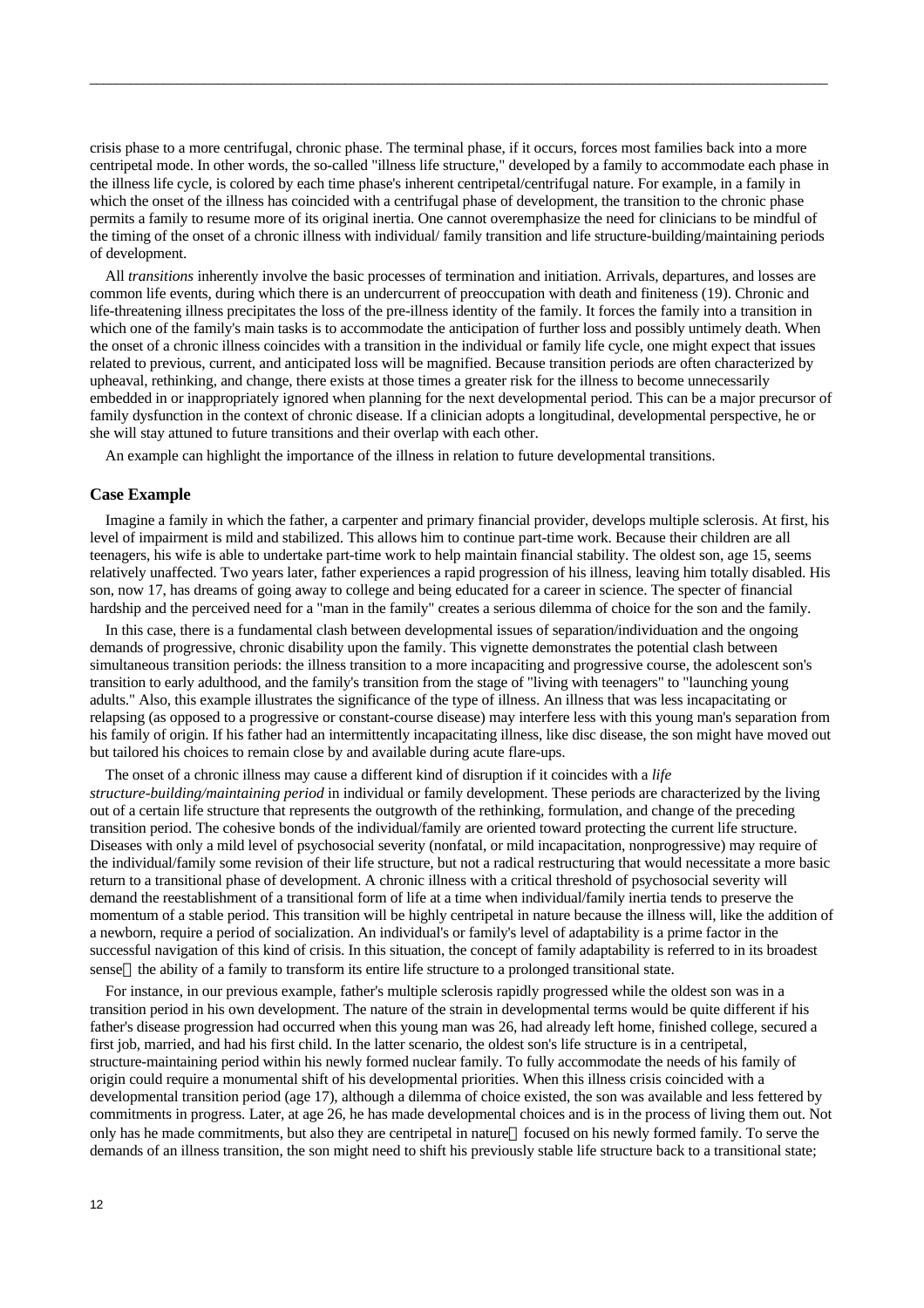and the shift would happen "out of phase" with the flow of his individual and nuclear family's development. One precarious way to resolve this dilemma of divided loyalties may be the merging of the two households, thereby creating a single, super-large, centripetal family system.

 $\_$  ,  $\_$  ,  $\_$  ,  $\_$  ,  $\_$  ,  $\_$  ,  $\_$  ,  $\_$  ,  $\_$  ,  $\_$  ,  $\_$  ,  $\_$  ,  $\_$  ,  $\_$  ,  $\_$  ,  $\_$  ,  $\_$  ,  $\_$  ,  $\_$  ,  $\_$  ,  $\_$  ,  $\_$  ,  $\_$  ,  $\_$  ,  $\_$  ,  $\_$  ,  $\_$  ,  $\_$  ,  $\_$  ,  $\_$  ,  $\_$  ,  $\_$  ,  $\_$  ,  $\_$  ,  $\_$  ,  $\_$  ,  $\_$  ,

This discussion raises several key clinical points. From a systems viewpoint, at the time of a chronic illness diagnosis it is important to know the phase of the family life cycle and the stage of individual development of all family members, not just the ill member. This is important information for several reasons. First, chronic disease in one family member can profoundly affect developmental goals of another member. For instance, a disabled infant can be a serious roadblock to a mother's mastery of childrearing, or a life-threatening illness in a young adult can interfere with the spouse's task of beginning the phase of parenthood. Second, family members frequently do not adapt uniformly to chronic illness. Each family member's ability to adapt and the rate at which he or she does so is directly related to each individual's own developmental stage and his or her role in the family (18). The oldest son in the previous example illustrates this point.

Clinicians and researchers generally agree that there exists a normative and nonnormative timing of chronic illness in the life cycle. Coping with chronic illness and death are considered normally anticipated tasks in late adulthood. On the other hand, illnesses and losses that occur earlier are "out of phase" and tend to be developmentally more disruptive (16, 26). As untimely events, chronic diseases can severely disrupt the usual sense of continuity and rhythm of the life cycle. Levinson's research showed that the timing in the life cycle of an unexpected event, like a chronic illness, will shape the form of adaptation and the event's influence on subsequent development.

This discussion suggests that the notion of "out-of-phase" illnesses can be conceptualized in a more refined way. First, as described earlier, diseases have a centripetal influence on most families. In this sense, they are naturally "out of phase" with families in or in transition toward a more centrifugal period. From this vantage point, illnesses can be more disruptive to families in a centrifugal period of the development. Second, the onset of chronic disease tends to create a period of transition, the length or intensity of which depends upon the psychosocial type and phase of the illness. This forced transition is particularly "out of phase" if it coincides with a life structure-building/maintaining period in the individual or family's life cycle. Third, if the particular illness is progressive, relapsing, increasingly incapacitating, and/or life-threatening, then the phases in the unfolding of the disease will be punctuated by numerous transitions. Under these conditions, a family will need to alter more frequently their illness life structure to accommodate the shifting and often increasing demands of the disease. This level of demand and uncertainty keeps the illness in the forefront of a family's consciousness, constantly impinging upon their attempts to get back "in phase" developmentally. Finally, the transition from the crisis to the chronic phase of the illness life cycle is often the key juncture at which the intensity of the family's socialization to living with chronic disease can be relaxed. In this sense, it offers a ldquo;window of opportunity" for the family to correct its developmental course.

Some investigators believe that chronic diseases that occur in the childrearing period can be most devastating because of their potential impact on family financial and childrearing responsibilities (16). Again, the actual impact will depend on the type of illness and the pre-illness roles of each family member.

In the face of chronic disease, an over-arching goal is for a family to deal with the developmental demands presented by the illness without the need for family members to sacrifice their own or the family's development as a system. Therefore, it is vital to ask what life plans the family or individual members had to cancel, postpone, or alter as a result of the diagnosis. It is useful to know whose plans are most and least affected. By asking a family when and under what conditions they will resume plans put on hold or address future developmental tasks, a clinician can anticipate developmental crises related to "independence from" versus "subjugation to" the chronic illness.

#### **CONCLUSION**

This article has attempted to provide a conceptual base for thinking about the system created at the interface of chronic illness with the family and individual life cycles. The description of a psychosocial typology and time phases of illness is a necessary, preliminary step to the creation of a common language to bridge the worlds of illness, individual, and family development. This developmental landscape is marked by periods of transition, periods of living out decisions and commitments, periods of family centeredness, and periods less dictated by family group tasks. What emerges is the notion of three intertwined lines of development during which there is a continual interplay of life structures needed to carry out individual, family, and illness, phase-specific, developmental tasks. Families' intergenerational paradigms related to chronic disease, crisis, and loss play upon these three interwoven developmental threads and add their own texture and pattern.

## **REFERENCES**

 1. Baker, L., Minuchin, S., Milman, L., Liebman, R. and Todd, T., Psychosomatic aspects of juvenile diabetes mellitus: A progress report, *Modern problems in pediatrics, 12,* 332-343, 1975.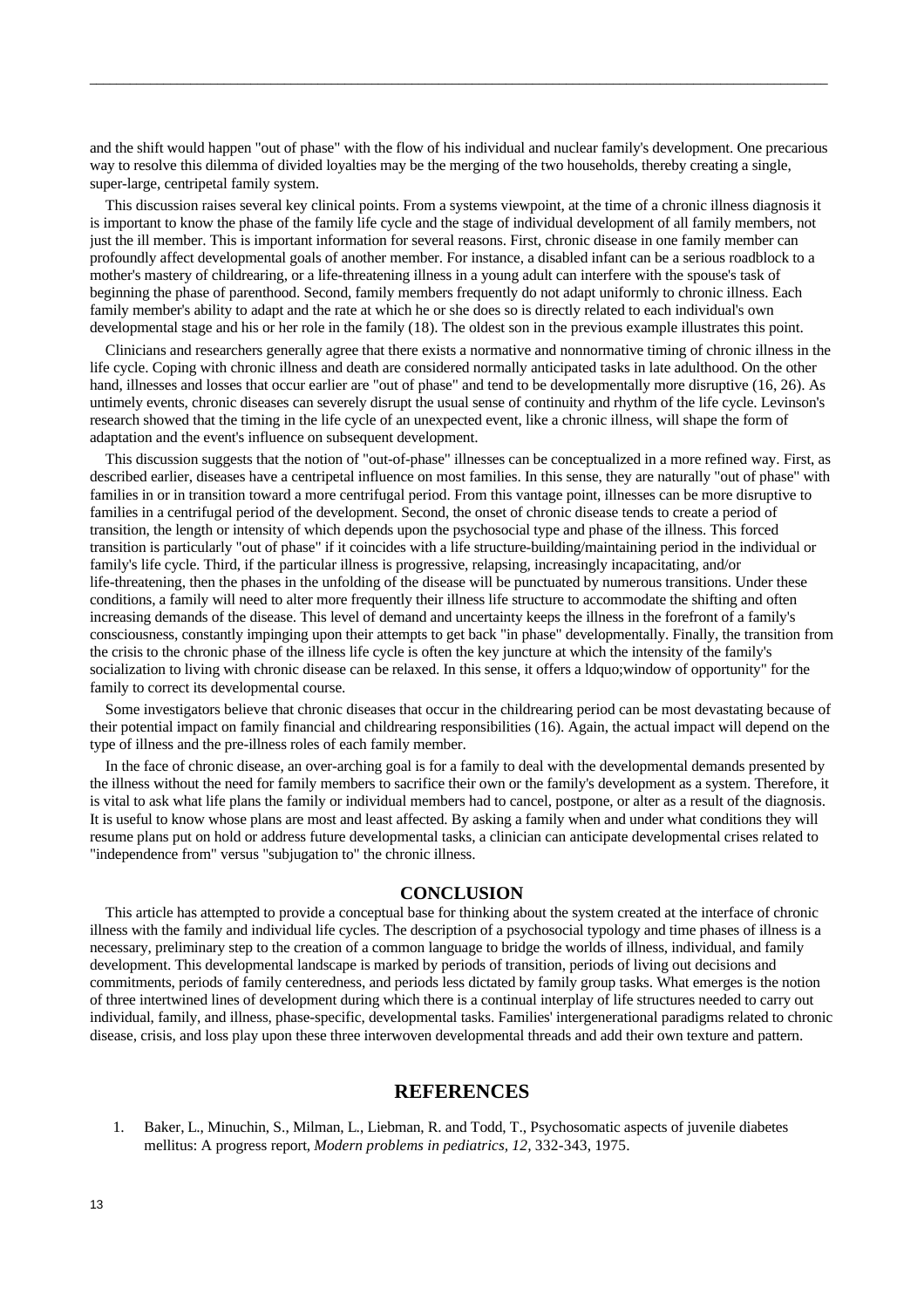2. Beavers, W. R., Healthy, midrange, and severely dysfunctional families. In F. Walsh (ed.), Normal family processes. New York: Guilford Press, 1982.

 $\_$  ,  $\_$  ,  $\_$  ,  $\_$  ,  $\_$  ,  $\_$  ,  $\_$  ,  $\_$  ,  $\_$  ,  $\_$  ,  $\_$  ,  $\_$  ,  $\_$  ,  $\_$  ,  $\_$  ,  $\_$  ,  $\_$  ,  $\_$  ,  $\_$  ,  $\_$  ,  $\_$  ,  $\_$  ,  $\_$  ,  $\_$  ,  $\_$  ,  $\_$  ,  $\_$  ,  $\_$  ,  $\_$  ,  $\_$  ,  $\_$  ,  $\_$  ,  $\_$  ,  $\_$  ,  $\_$  ,  $\_$  ,  $\_$  ,

- 3. Beavers, W. R. and Voeller, M. N., Family models: Comparing and contrasting the Olson Circumplex Model with the Beavers Systems Model, *Family Process, 22,* 85-99, 1983.
- 4. Boszormenyi-Nagy, I. and Spark, G. M., Invisible loyalties: Reciprocity in intergenerational family therapy. New York: Harper & Row, 1973.
- 5. Bowen, M., Family therapy in clinical practice. New York: Jason Aronson, 1978.
- 6. Carter, E. A. and McGoldrick, M. (Eds.), The family life cycle: A framework for family therapy. New York: Gardner Press, 1980.
- 7. Combrinck-Graham, L., A developmental model for family systems, *Family Process, 24,* 139-150, 1985.
- 8. Davies, R. K., Quinlan, D. M., McKegney, P. and Kimball, C. P., Organic factors and psychological adjustment in advanced cancer patients, *Psychosomatic Medicine, 35,* 464-471, 1973.
- 9. Derogatis, L. R., Abeloff, M. D. and Melisartos, N., Psychological coping mechanisms and survival time in metastatic breast cancer, *Journal of the American Medical Association, 242,* 1504-1508, 1979.
- 10. Duvall, E., Marriage and Family Development (5th ed.). Philadelphia: Lippincott, 1977.
- 11. Engel, G. L., The need for a new medical model: A challenge for biomedicine, *Science, 196,* 129-136, 1977.
- 12. Engel, G. L., The clinical application of the bio-psychosocial model, *American Journal of Psychiatry, 137,* 535-544, 1980.
- 13. Erikson, E. H., Childhood and society. New York: W.W. Norton, 1950.
- 14. Framo, J. L., Family of origin as therapeutic resource for adults in marital and family therapy: You can and should go home again, *Family Process, 15,* 193-210, 1976.
- 15. Hamburg, B. A., Lipsett, L. F., Inoff, G. E. and Drash, A. L. (Eds.), Behavioral and psychological issues in diabetes. Washington DC: US Government Printing Office, NIH Publication No. 80-1993, 1980.
- 16. Herz, F., The impact of death and serious illness on the family life cycle. In E.A. Carter & M. McGoldrick (eds.), The family life cycle: A framework for family therapy. New York: Gardner Press, 1980.
- 17. Hoffman, L., The life cycle and discontinuous change. In E.A. Carter & M. McGoldrick (eds.), The family life cycle: A framework for family therapy. New York: Gardner Press, 1980.
- 18. Ireys, H. T. and Burr, C. K., Apart and a part: Family issues for young adults with chronic illness and disability. In M.G. Eisenberg, L.C. Sutkin, & M.A. Jansen (eds.), Chronic illness and disability through the life span: Effects on self and family. New York: Springer Publishing Co., 1984.
- 19. Levinson, D. J., The seasons of a man's life. New York: Alfred A. Knopf, 1978.
- 20. Levinson, D. J., A conception of adult development, *American Psychologist, 41,* 3-13, 1986.
- 21. McGoldrick, M. and Gerson, R., Genograms in family assessment, New York: W.W. Norton, 1985.
- 22. McGoldrick, M. and Walsh, F., A systemic view of family history and loss. In M. Aronson & L. Wolberg (eds.), Group and family therapy 1983. New York: Brunner/Mazel, 1983.
- 23. Minuchin, S., Rosman, B. L. and Baker, L., Psychosomatic families: Anorexia nervosa in context. Cambridge: Harvard University Press, 1978.
- 24. Minuchin, S., Baker, L., Rosman, B. L., Liebman, R., Milman, L. and Todd, T. C., A conceptual model of psychosomatic illness in children: Family organization and family therapy, *Archives of General Psychiatry, 32,* 1031-1038, 1975.
- 25. Moos, R. H. (Ed.), Coping with physical illness, 2: New perspectives. New York: Plenum Press, 1984.
- 26. Neugarten, B., Adaptation and the life cycle, *The Counselling Psychologist, 6,* 16-20, 1976.
- 27. Paul, N. L. and Grosser, G., Operational mourning and its role in conjoint family therapy, *Community Mental Health Journal, 1,* 339-345, 1965.
- 28. Penn, P., Coalitions and binding interactions in families with chronic illness, *Family Systems Medicine, 1(2),* 16-25, 1983.
- 29. Piaget, J., The origins of intelligence in children (translated by M. Cook). New York: International Universities Press, 1952.
- 30. Rolland, J. S., Toward a psychosocial typology of chronic and life-threatening illness, *Family Systems Medicine, 2(3),* 245-262, 1984.
- 31. Rolland, J. S., Family systems and chronic illness: A typological model. Journal of Psychotherapy and the Family, in press.
- 32. Schmale, A. H. and Iker, H., Hopelessness as a predictor of cervical cancer, *Social Science and Medicine, 5,* 95-100, 1971.
- 33. Simonton, C. O., Mathews-Simonton, S. and Sparks, T. F., Psychological intervention in the treatment of cancer, *Psychosomatics, 21,* 226-233, 1980.
- 34. Walker, G., The pact: The caretaker-parent/ill-child coalition in families with chronic illness, *Family Systems Medicine, 1(4),* 6-29, 1983.